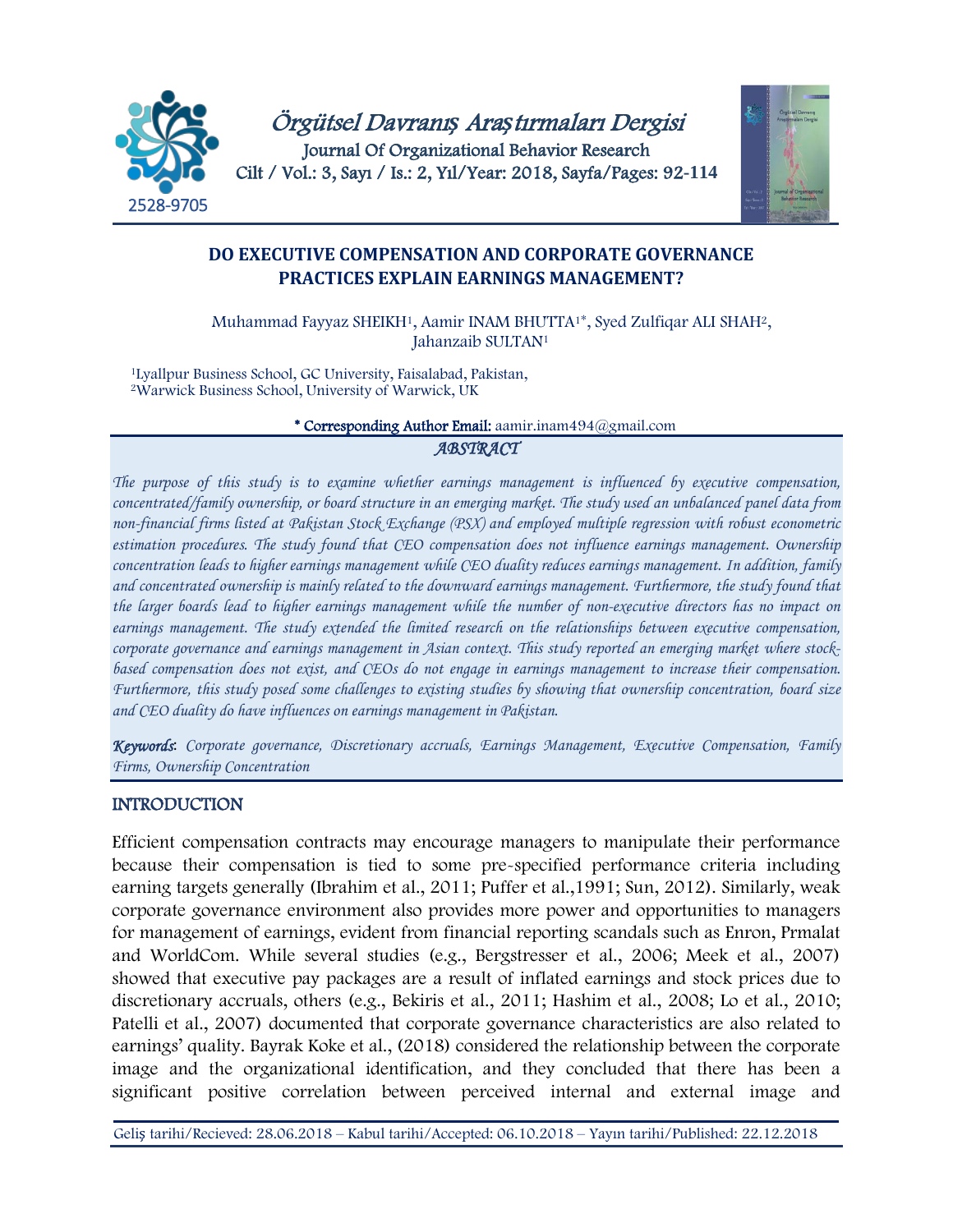organizational identification; and that both sub-dimensions of corporate image were positively effective on organizational identification.

However, most of these studies are related mainly to Anglo-Saxon countries (e.g., US, UK) where investors are adequately protected by well intact legal systems and high level of transparency, leading to fewer opportunities for diversion from opportunistic behavior. Corporate entrepreneurship can be used in private or public sectors of an organization (Keshvarz et al., 2017). And, emerging markets are characterized by concentrated and family ownership environments, weak legal protection of minority shareholders' interests, weak corporate governance practices, and corruption (Ghosh, 2006; Gonza´lez et al., 2014; Young et al., 2008) which lead to higher tendency towards opportunistic behavior. Thus, generalizing the findings of the studies on developed markets to emerging markets is difficult.

Accordingly, the objective of this study was to examine how compensation of chief executive officer (CEO) and corporate governance practices affect earnings management in an emerging market, i.e. Pakistan, which is characterized by weak legal environment, low quality of governability and high corruption[1.](#page-1-0)

Pakistan is getting considerable attention in the world due to China-Pakistan Economic Corridor (CPEC) in which China and other countries would invest billions of dollars in coming future. However, Pakistani economy is considered to be highly vulnerable to unethical behavior due to weak governance and political system (Mujtaba et al., 2011). Accordingly, the Pakistan Stock Exchange (PSX) is perceived to be opaque and highly volatile (Sheikh et al., 2012; Sheikh et al., 2017b). The corporate governance environment in Pakistan is peculiar for a number of reasons. First, the concentrated and family ownership is more common in Pakistan than, for instance, in Japan and Korea (Sheikh et al., 2017a). Similarly, while Chinese firms have more ownership concentration than in Pakistan, the nature of ownership concentration in Chinese firms is different as the State usually holds high stakes in large firms (Brysonet et al., 2014). On the other hand, concentrated ownership in Pakistan is maintained by nongovernment shareholders (Sheikh et al., 2017a). Non-government ownership concentration makes firms like private-owned firms which may have different implications for CEO compensation.

Second, legal and political environment in Pakistan is weaker and the overall governance is poor (Rehman et al., 2012). In addition, Pakistani economy is plagued with more corruption than many other Asian countries. According to Transparency International, the Corruption Perception Index never crosses 30 for Pakistan (100 shows no corruption). Therefore, people in Pakistan (including executives) are more prone to unethical and opportunistic behavior (Mujtaba et al., 2011). Third, the disclosure requirement about CEO compensation is stronger in Pakistan. Companies are required to report all the components of CEO compensation. This is not the case for most of the other Asian countries (Conyon et al., 2011; Sheikh et al., 2017a).

Given the above peculiarities in Pakistan, this study aimed to investigate the following research questions. First, is earnings management related to CEO compensation? This is particularly interesting as CEOs tend to be more powerful than the boards, and their compensation has been reported to be positively associated with firm accounting performance in Pakistan (Sheikh



<span id="page-1-0"></span> $\overline{\phantom{a}}$ <sup>1</sup> According to Transparency International, the Corruption Perception Index (CPI) never cross 30 for Pakistan (100 shows no corruption), indicating highly corrupted economy. Also, government effectiveness index and regulatory quality index estimated by World Bank remained negative in the last decade or so.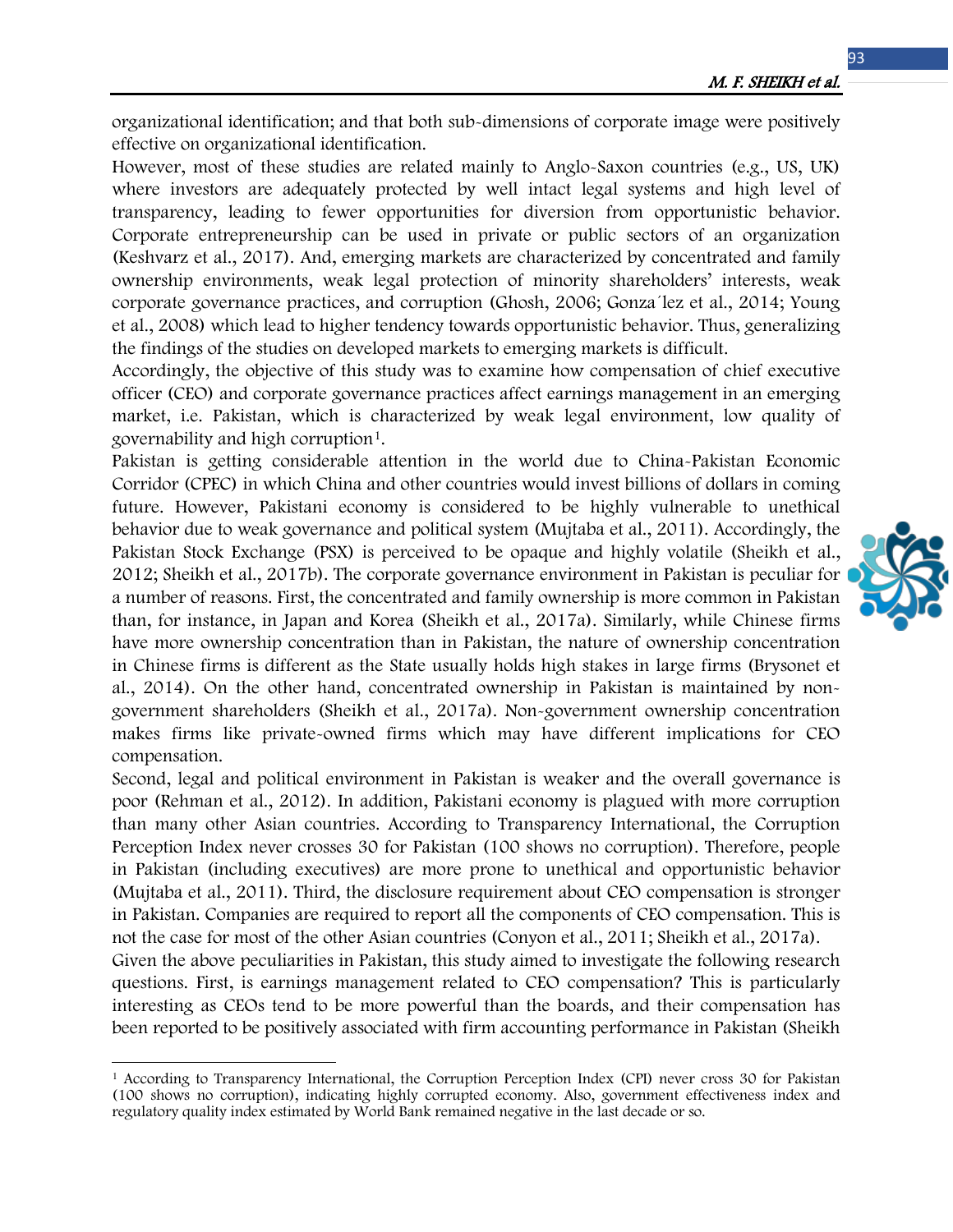## Journal of Organizational Behavior Research Cilt / Vol.: 3, Sayı / Is.: 2, Yıl / Year: 2018, Sayfa / Pages: 92–114

et al., 2017a). Second, is there any relation between concentrated/family ownership and earnings management? Third, how does board structure influence earnings management? Specifically, the focus was on board size, board independence and CEO duality in this study.

The present study contributed to the growing body of literature in many ways. First, it extended the limited research on the relationships between executive compensation, corporate governance and earnings management in Asian context. Second, it provided evidence by analyzing a market where legal systems are not well intact, institutions are weak, interlocking directorship, direct owner-manager relationships are common, and most of the firms are run by controlling family members. Thus, this study can provide important managerial, practical and political implications for emerging markets as corporate governance systems are evolving in these markets. Third, it is reported for first time in Pakistan that despite CEO compensation has a positive relationship with firm's earnings, it does not influence earnings management decisions. Fourth, inconsistent with existing studies, it was shown that concentrated ownership, board size and CEO duality do have influence on earnings management. Thus, this study posed some challenges to existing studies in Pakistan, which are limited in scope.

#### LITERATURE REVIEW AND HYPOTHESES

#### CEO Compensation and Earnings Management



94

A bunch of studies found relation between earnings management and executive bonuses or cash compensation (e.g., Balsam, 1998; Carter et al., 2009; Gaver et al., 1995; Guidry et al., 1999; Healy, 1985; Holthausen et al., 1995; Shuto, 2007; Ye, 2014), while others reported that companies in which large equity incentives are offered to the executives are more prone to have large discretionary accruals or abnormal earnings (Bartov et al., 2004; Bergstresser et al., 2006), meet or beat analyst expectations (Cheng et al., 2005), a differential propensity to misreport (Armstrong et al., 2010; Burns et al., 2006), time the abnormally larger exercise of options and inflate earnings before exercising these options (Bartov et al., 2004). However, Burns and Kedia (2006) do not find any significant impact of cash compensation, restricted stock, equity and long term incentive on the tendency to misreport the financial statements.

In a corporate governance environment like Pakistan's where direct relations between controlling shareholders/families and management are common which result in weak corporate governance system internally. Though, some measures have been taken to improve the quality of corporate governance in Pakistan, but the implementation of such corporate governance system is still quite preliminary (Javid et al., 2008; Kamran et al., 2014). Such a corporate governance environment provides CEOs more power relative to the boards especially when a CEO is in close relation with controlling shareholders, or one of the controlling family members. Therefore, CEOs may behave opportunistically (Jensen et al., 1976; Morck et al., 2003) and may involve in the rent extraction. However, contrary to the rent extraction, a recent study (Sheikh et al., 2017a) found that both CEO cash and total compensations are positively related to a firm's accounting performance in Pakistan. Therefore, given that, CEOs may behave opportunistically, and there is positive association between CEO's pays and the firm accounting performance, CEOs may engage in earnings management activities to increase their compensation. Thus, it was hypothesized that:

Hypothesis 1: CEO compensation is positively related to earnings management.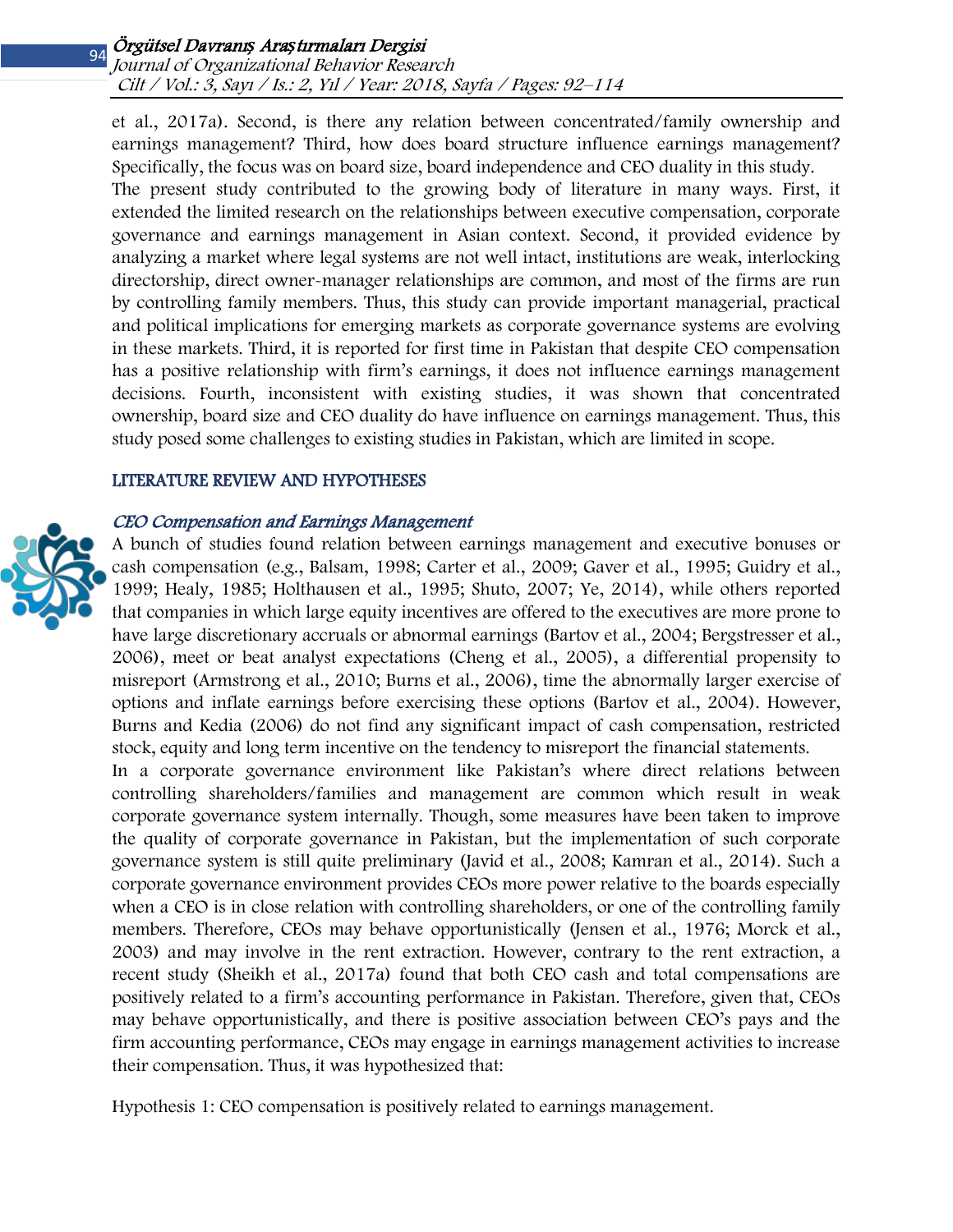## Corporate Governance and Earnings Management

A number of studies (e.g., Bekiris et al., 2011; Gonza´lez et al., 2014; Kamran et al., 2014; Liu et al., 2007; Lo et al., 2010) have examined the relationship between the corporate governance and earnings management. But, there is lack of consensus on the impact of different corporate governance mechanisms on the earnings management. Since concentrated and family ownership is an important feature of corporate governance environment in Pakistan with a focus on board composition as a code of corporate governance in order to mitigate agency conflicts (see, SECP, 2002, 2012),the emphasis was on concentrated/family ownership and board structure (Board size, Board Independence and CEO duality) in this study. The following lines describe the hypotheses related to these variables.

## • Ownership Concentration and Earnings Management

In a concentrated ownership structure, large shareholders have strong incentives to oversee the agents' activities (Jensen et al., 1988). Therefore, the concentrated ownership generally suggests that shareholders are better able to protect their interests in their companies, leading to higher quality of earnings (de Bos et al., 2004). Many studies (e.g., de Bos et al., 2004; Gonza´lez et al., 2014) found that concentrated ownership is an effective mechanism in restraining earnings management. However, concentrated ownership may lead to the expropriation of minority shareholders' interests , leading to increase in earnings management practices (Kamran et al., 2014; Liu et al., 2007). As discussed earlier, Pakistani firms are characterized by high concentrated ownership, and most of the companies are controlled by families. They are managed through pyramidal structure and cross shareholdings. In such firms, controlling shareholders have the power to expropriate minority shareholders in order to satisfy their private interests (La Porta et al., 1999). In addition, the chances of expropriation of minority shareholders' interest were amplified in the presence of weak legal systems and investor protection. Thus given the contextual framework of Pakistan, it was hypothesized that:



## • Family Ownership and Earnings Management

Concentrated family ownership provides strong monitoring incentives, managers from family as being insiders can improve monitoring by providing information to other family members outside (see, Harris et al., 2008; Villalonga et al., 2010), strong commitment and firm specific knowledge of family members make them better monitors (Bertrand et al., 2006; Martínez-Ferrero et al., 2016). Furthermore, unlike non-family firms, family firms tend to maximize the firms' value in the long run (Gonza´lez et al., 2014). Thus, family firms are less likely to engage in earnings management due to the better monitoring, long term orientation and reputation concerns (Ali, Chen et al., 2007; Veider et al., 2016; Wang, 2006). Many studies (e.g., Prencipe et al., 2011; Wang, 2006) found that family firms have lower level of earnings management as compared to non-family firms. However, Chi, Hung, Cheng, and Lieu (2015) documented that family ownership is positively related to earnings management in Taiwan where family firms outnumber non family firms. Adıgüzel (2013) argued that managers in close family or personal relationship with controlling family members can manipulate earnings in the interests of the controlling family. The family desires to minimize taxes or political costs and meet the long objectives inducing earnings management (Ali et al., 2007).

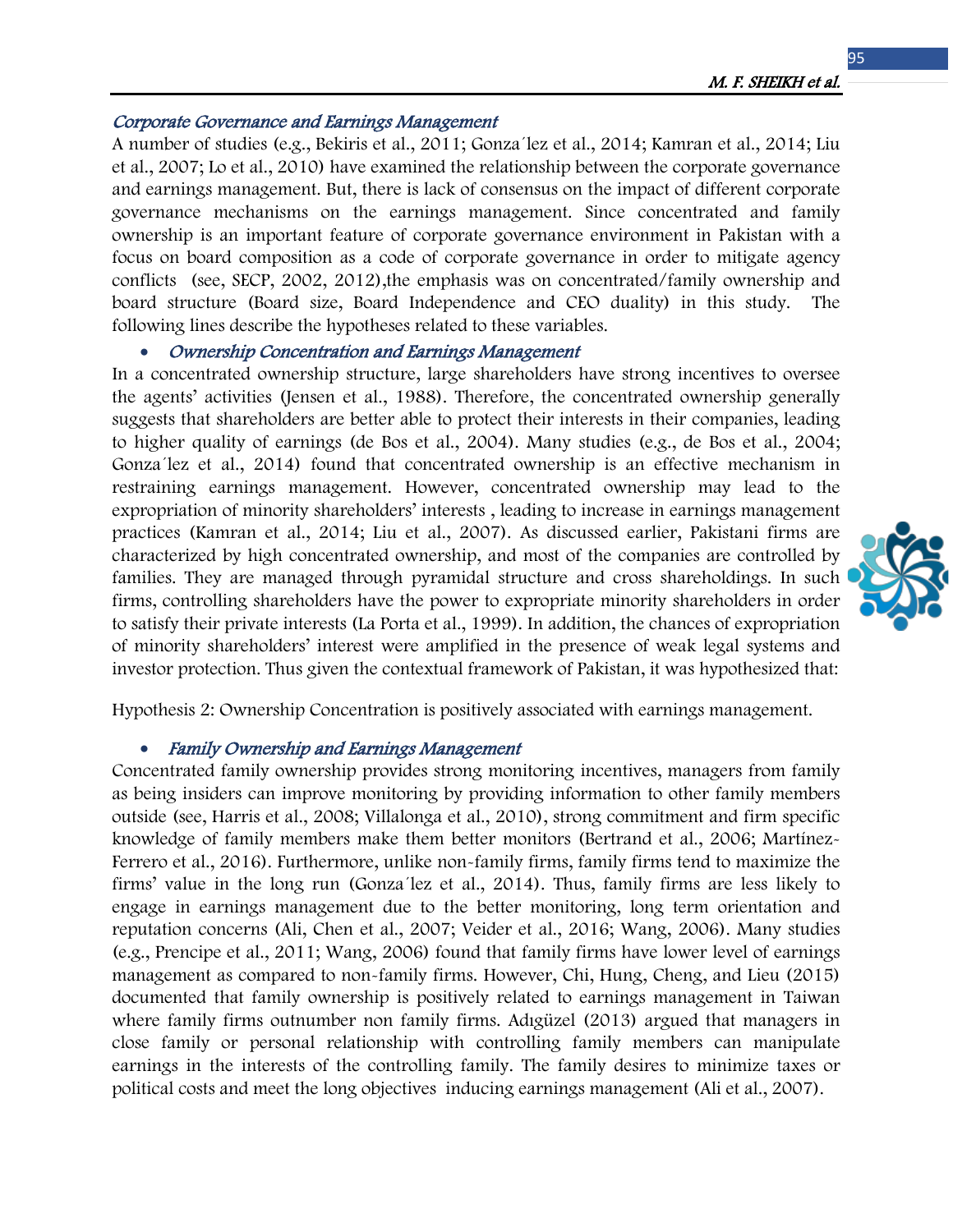The conflicts between family and non-family firms are particularly of more concern in Pakistan where the possibility of deviation from ethical behavior is higher due to higher corruption and lower quality of governance. In such an environment, these conflicts are more likely to end up in expropriation of the minority shareholders' interests. Therefore, it was hypothesized that:

Hypothesis 3: Family Ownership is positively related to earnings management.

# • Board Size and Earnings Management

Larger boards are generally considered to be ineffective, dysfunctional and a sign of compromised monitoring because of being more prone to be controlled by executives (Jensen, 1993; Lipton et al., 1992) or difficulties in communication and coordination (Ozkan, 2007; Yermack, 1996), leading to higher possibility of earnings management. While many studies (Chin et al., 2006; Rahman et al., 2006) found that board size is associated with earnings management, others (Bédard et al., 2004; Peasnell et al., 2005) showed that earnings management is less prevalent in firms with larger boards. In Pakistan, the boards are dominated by executive and non-executive directors (grey directors) representing controlling families or controlling shareholders (Javid et al., 2010), therefore board size is less likely to have impact on corporate decisions. Consistent with this, Kamran and Shah (2014) found that board size does not affect earnings management decisions in Pakistan. However, ineffectiveness of larger boards may provide entrenched managers opportunities to manage earnings in Pakistan. Thus, it was hypothesized that:



Hypothesis 4: Board size has a positive or no association with earnings management.

## • Board Independence and Earnings Management

Greater board independence is assumed to be related to effective monitoring, greater transparency and adequate disclosure of financial figures (Gonza´lez et al., 2014; Peasnell et al., 2005). Independent directors (external), as less colluding with the management, provide better control over the company's progress and facilitate the process of financial accountability (Cheng et al., 2006; Karamanou et al., 2005). This suggested a relation between board independence and quality of financial information provided to outside shareholders. Several studies (e.g., Gonza´lez et al., 2014; Jaggi et al., 2009; Johari et al., 2008) showed that the board independence reduces earnings management. Nevertheless, if external directors were in a secret relationship with the management, it would have negative impacts on the internal governance mechanism (Core et al., 1999), leading to less transparency and inadequate disclosures.

Although board independence has been the key feature in the Code of corporate governance, the inclusion of an independent director in board remains a voluntary choice in Pakistan since the issuance of the Code in 2002 till 2012. Furthermore, the assessment criteria for the independent director has been weak till the revision of the Code in 2012 (see, Javid et al., 2008; Kamran et al., 2014). This has led the boards to be dominated by non-executive directors from within close friends of controlling/family shareholders. Thus, board independence is likely to be compromised in Pakistan. Accordingly, it was hypothesized that: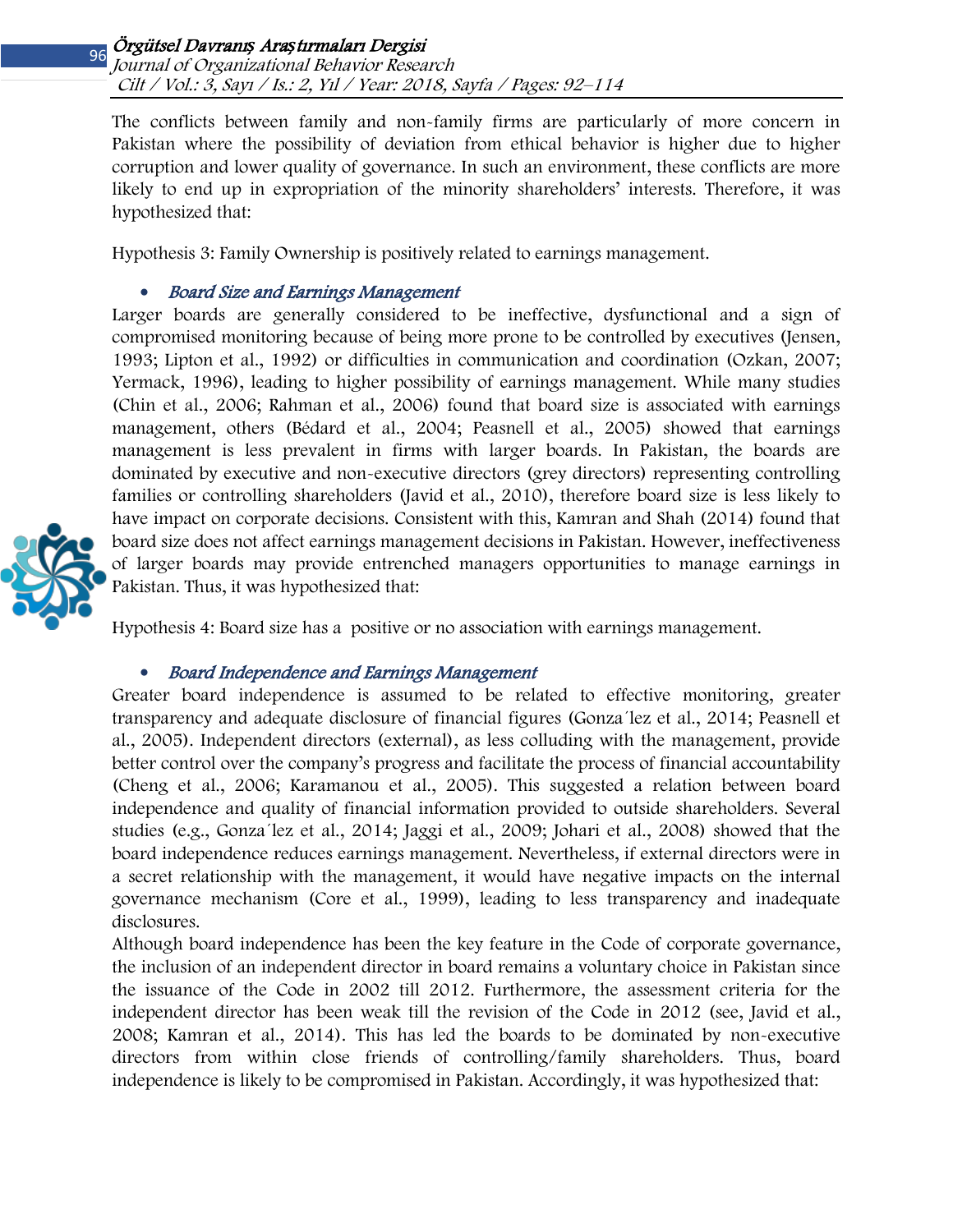Hypothesis 5: Board Independence has positive or no association with earnings management.

## • CEO Duality and Earnings Management

In agency theory perspective, CEO duality reduces board independence and provides power and opportunity to "self-interested" CEOs to pursue their own interests rather than pursuing the shareholders' interests (Core et al., 1999; Finkelstein et al., 1994; Jensen, 1993). Thus, given the opportunistic behavior of CEOs, CEO duality could lead to higher earnings management in the personal interests of CEOs, or in the interests of controlling shareholders or families. Empirically, while some studies suggested that CEO duality leads to higher earnings management (e.g., Davidson et al., 2005; Dechow et al., 1996), it reduces earnings reliability (Anderson et al., 2003) and increases the possibility of frauds (Chen et al., 2006), others, however, found no evidence of an association between these variables (Gonza<sup>-</sup>lez et al., 2014; Kamran et al., 2014; Xie et al. , 2003).

Since higher tendencies exist towards the unethical behavior in Pakistani society (Mujtaba et al., 2011), therefore it is likely that CEOs being in more power behave opportunistically in their own interests or in the interests of controlling shareholders or families with whom they maintain close relationships. Thus, it was hypothesized that:

Hypothesis 6: CEO duality has a positive relationship with earning management.

# DATA AND METHODOLOGY

#### Data

The focus was on non-financial firms listed in PSX for period of 2005 to 2012. The hand collected companies' annual reports[2](#page-5-0) were used because no database that covers corporate governance variables, was available in Pakistan. Data on financial variables was collected from the balance sheet analysis published by State Bank of Pakistan. Out of total 399 non-financial listed firms classified in 12 industry groups by SBP, 139 firms were dropped because they were declared as defaulters, merged/demerged, newly listed or their annual reports were not available. For the remaining 260 companies, the data was collected for at least three consecutive years, making an unbalanced panel data containing 1836 firm-year observations from 260 companies classified in 12 industrial groups. This dataset is used for estimating discretionary accruals. However, for compensation analysis, out of 1836 firm-year observations, 328 observations were dropped because in those observations, the CEO compensation was missing or zero. Thus, our final sample contains 1508 firm-year observations from 225 firms for the period of 2005 to 2012.

## Detecting Earnings Management

In earnings management research, the detection of earnings management is crucial. The use of discretionary accruals as a proxy for earnings management behavior has become a standard approach. To detect discretionary accruals, Jones' (1991) model was used which was modified first by Dechow, Sloan, and Sweeney (1995), and subsequently by Kothari, Leone, and Wasley (2005). The modified model is:



<span id="page-5-0"></span> $\overline{\phantom{a}}$ <sup>2</sup> Annual reports are collected from different sources including SBP, KSE and companies' websites. As we go farther, the availability of annual reports decreases therefore sample period is restricted to start from 2005.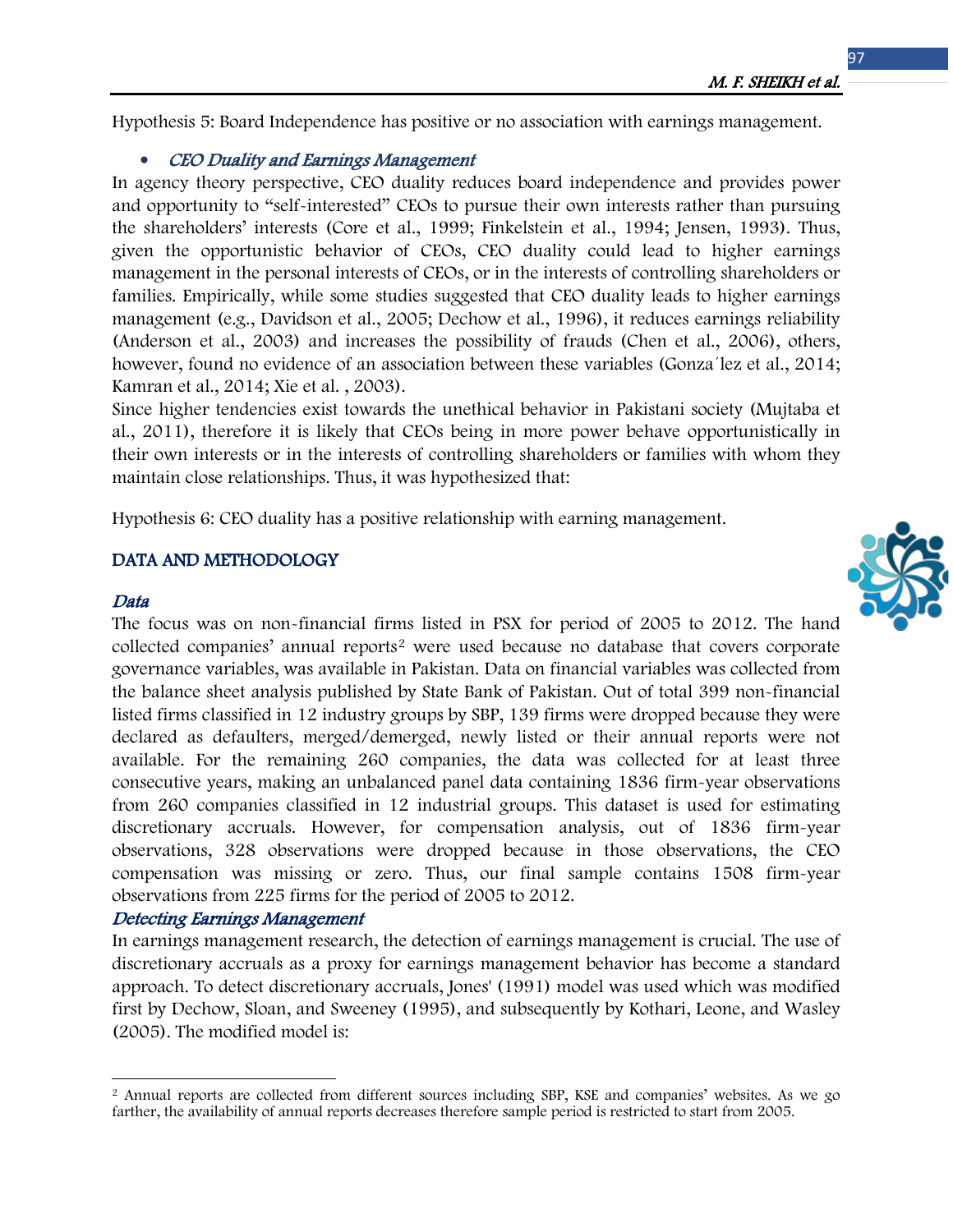Journal of Organizational Behavior Research Cilt / Vol.: 3, Sayı / Is.: 2, Yıl / Year: 2018, Sayfa / Pages: 92–114

$$
\frac{TAC_{it}}{A_{it-1}} = \alpha + \beta_1 \left(\frac{1}{A_{it-1}}\right) + \beta_2 \left(\frac{\Delta REV_{it} - \Delta AR_{it}}{A_{it-1}}\right) + \beta_3 \left(\frac{PPE_{it}}{A_{it-1}}\right) + \beta_4 (ROA_{it-1}) + \varepsilon_{it}
$$

Where TAC<sub>it</sub> is total accruals for firm i at time t calculated as a difference between income before extraordinary items minus operating cash flow, ΔREVit is a change in firm revenues for i at time t, PPEit is the property, plant and equipment for firm i at time t, Ait-<sup>1</sup> is total assets for firm i at time t-1, ROAit-<sup>1</sup> is Performance measure for firm i at time t as measured by return on assets.

This model has been estimated cross-sectionally each year for each industry group as per SBP classification, and the residuals of this model represented discretionary accruals – a proxy for earnings management behavior. It was indorsed that there are at least 8 observations in each year to estimate the model. Since earnings can be managed in both sides, the absolute value of discretionary accruals (|DAC|) was used as a proxy for earnings management in consistence with previous literature (Bergstresser et al., 2006; Gonza´lez et al., 2014; Wang, 2006; Ye, 2014).

#### **Model**

98

After estimating discretionary accruals, the following model was run to examine the impact of CEO compensation and corporate governance variables on the earnings management. Similar models were estimated in the extant literature (see, e.g., Gonza´lez et al., 2014; Ibrahim et al., 2011; Ye, 2014).

 $|DAC|_{it} = \alpha + \beta_1 L NCOMP_{it} + \beta_2 BDSIZE_{it} + \beta_3 B_NID_{it} + \beta_4 OWNCONS_{it} + \beta_5 FAMOWN_{it}$ +  $\beta_6 DUALceO_{it} + \beta_7 FIRMSIZE_{it} + \beta_8 LEVERAGE_{it} + \beta_9 ROA_{it} + \beta_{10} MTB_{it}$  $+ \beta_{11}$  LOSSDUM<sub>it</sub> +  $\varepsilon_{it}$ 

Based on Hausman's (1978) test ( $\chi^2(17) = 20.88$ ,  $p = 0.2318$ ), the random effect model was chosen in this study. To control the industry's specific factors and macroeconomic shocks, the industry and year dummies were used. To account for heteroskedasticity and autocorrelation in error terms, robust standards clustered at firm level are used. This model was also used to estimate family and non-family firms, low, medium and high ownership concentration, and firms having CEO duality and non-duality. The percentile of ownership concentration was used each year to categorize the observations into low, medium and high ownership concentrations in this study.

#### • Measurement of Variables

Typically, CEO compensation has been reported to have various forms: base salary, annual bonus, perks, long-term incentive plans, stock options, restricted stocks and post-employment benefits (Frydman et al., 2010; Murphy, 1999). The literature classifies the executive compensations into two broad classes i.e., cash compensation and non-cash compensation based on nature and/or time-horizon of the award. Cash compensation is the remuneration paid to the executives during the fiscal year. It may include base salary and cash bonuses (see, e.g., Cooper et al., 2014; Core et al., 1999; Croci et al., 2012) or may include base salary, cash bonuses and other cash benefits (see, e.g., Balafas et al., 2014; Conyon et al., 2012; Ntim et al., 2013). Other forms are included in non-cash compensation. In Pakistan, CEOs are paid in the form of base salary, cash bonuses, perks and benefits, and post-employment benefits. Stock based compensations are virtually absent in Pakistan possibly due to family ownership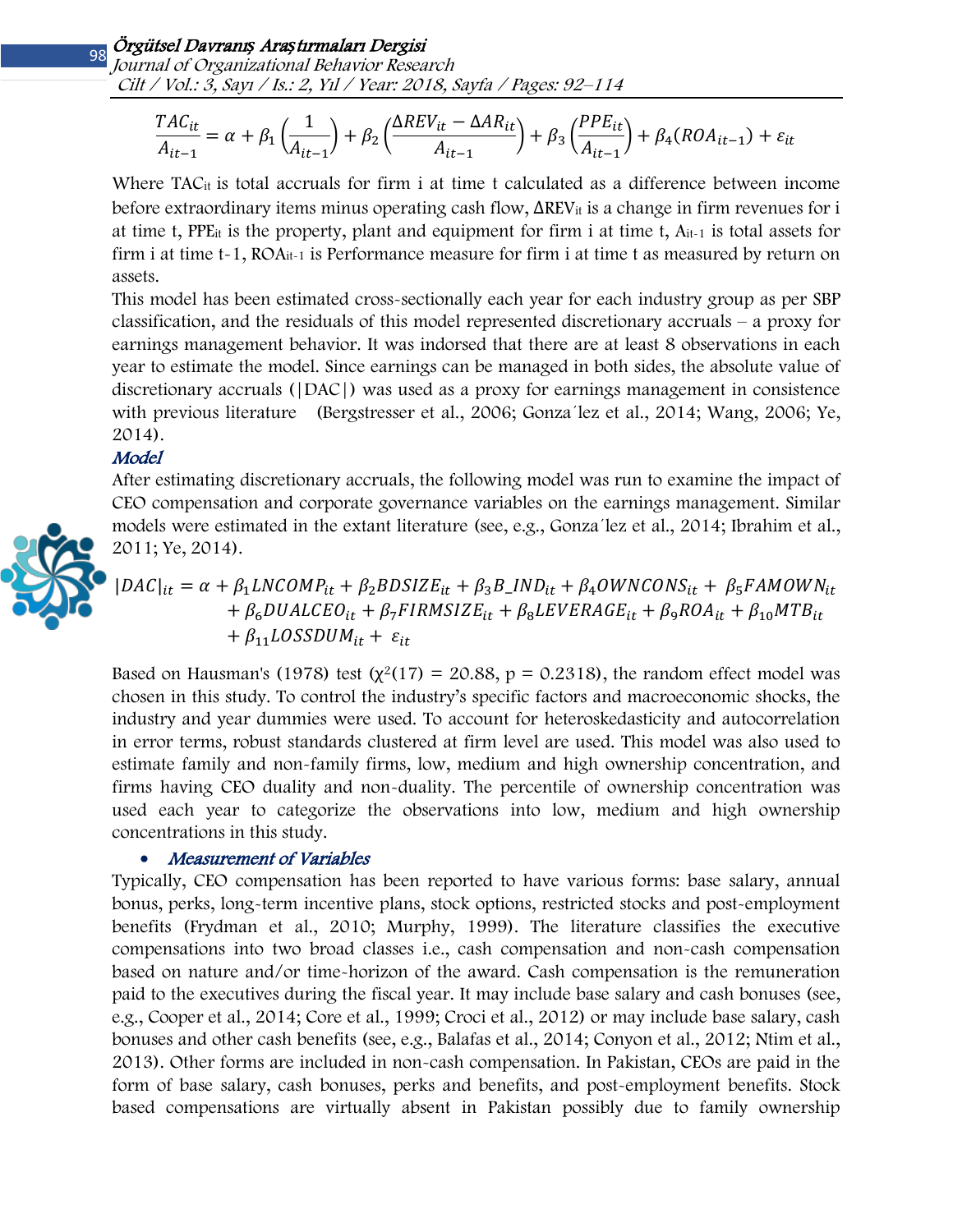environment (see, e.g., Baek et al., 2015). Consistent with existing literature, the cash compensation included managerial remuneration and bonuses while total compensation was the sum of all the components in this study. The correlation analysis showed that there is a high correlation (0.9722; see Table 2) between cash and total compensations, therefore, the total compensation was used after log transformation as a main variable while cash compensation was used for robustness checks in the present study.

Ownership concentration (OWNCONS) has been measured as a proportion of voting shares held by the largest shareholder (Holderness, 2017; La Porta et al., 1999). Family ownership is introduced as an indicator variable (FAMOWN) taking value of one of those firms that fulfill one of the conditions: 1) a person or family group hold at least 25% of voting shares in the firm directly or indirectly, 2) two or more family members sit in the board of directors (Achleitner et al., 2014; Wang, 2006).

Board size (BDSIZE) is measured as a number of sitting directors on the board. Although, Code of corporate governance (2012) in Pakistan requires the representation of independent director on the board, this was a voluntary requirement until year 2013. Furthermore, the disclosure regarding independent director was very much inconsistent across the companies. Therefore, the ratio of non-executive directors to board size was used as a measure of board independence (B\_IND). CEO duality (DUALCEO) was incorporated as a dummy variable taking value of one if the CEO is also the chairman of board of directors, and zero otherwise.

Other control variables have been typically associated with incentives to manage earnings (see Frankel et al., 2002; Ibrahim et al., 2011). There was a tendency that larger firms would have larger discretionary accruals. Furthermore, larger firms tended to have more analysts. Firm size (FIRMSIZE) was measured as log of total assets. Debts were accompanied with debt covenants which could not be avoided, therefore firms with higher leverage had more incentives to manage earnings. Leverage (LEVERAGE) was measured as a ratio of total debt to total assets. The firms with better performance (ROA) tended to have more accruals and would more likely to meet or just beat the analyst expectations, suggesting performance as an important factor that influences earnings management. Similarly, firms having more opportunities for growth had greater incentives for earnings management. Growth opportunities were measured by the market to book (MTB) ratio as a proxy. Another important factor that can influence the earnings management was loss, because firms with loss had different incentives to manage earnings. The loss (LOSSDUM) was incorporated as a dummy variable obtaining a value of 1 if firm reports loss in a specific year. Lastly, the industry dummies have been also included for controlling industry's specific unobserved factors.

## EMPIRICAL RESULTS

#### Descriptive Statistics

Table 1 presents the descriptive statistics. Pooled average of absolute discretionary accruals (|DAC|) is 7.93 percent with standard deviation of 12.19. Average |DAC| reaches to its maximum level in year 2008 with value of 11.55 percent and standard deviation of 28.10 percent. They were possibly because of three reasons: 1) the effects of financial crisis, 2) the unrest due to the political issues and general elections and 3) the start of energy crisis in Pakistan, leading to more camouflaged earnings. Apart from that, overall trend has been mixed over the sample period.

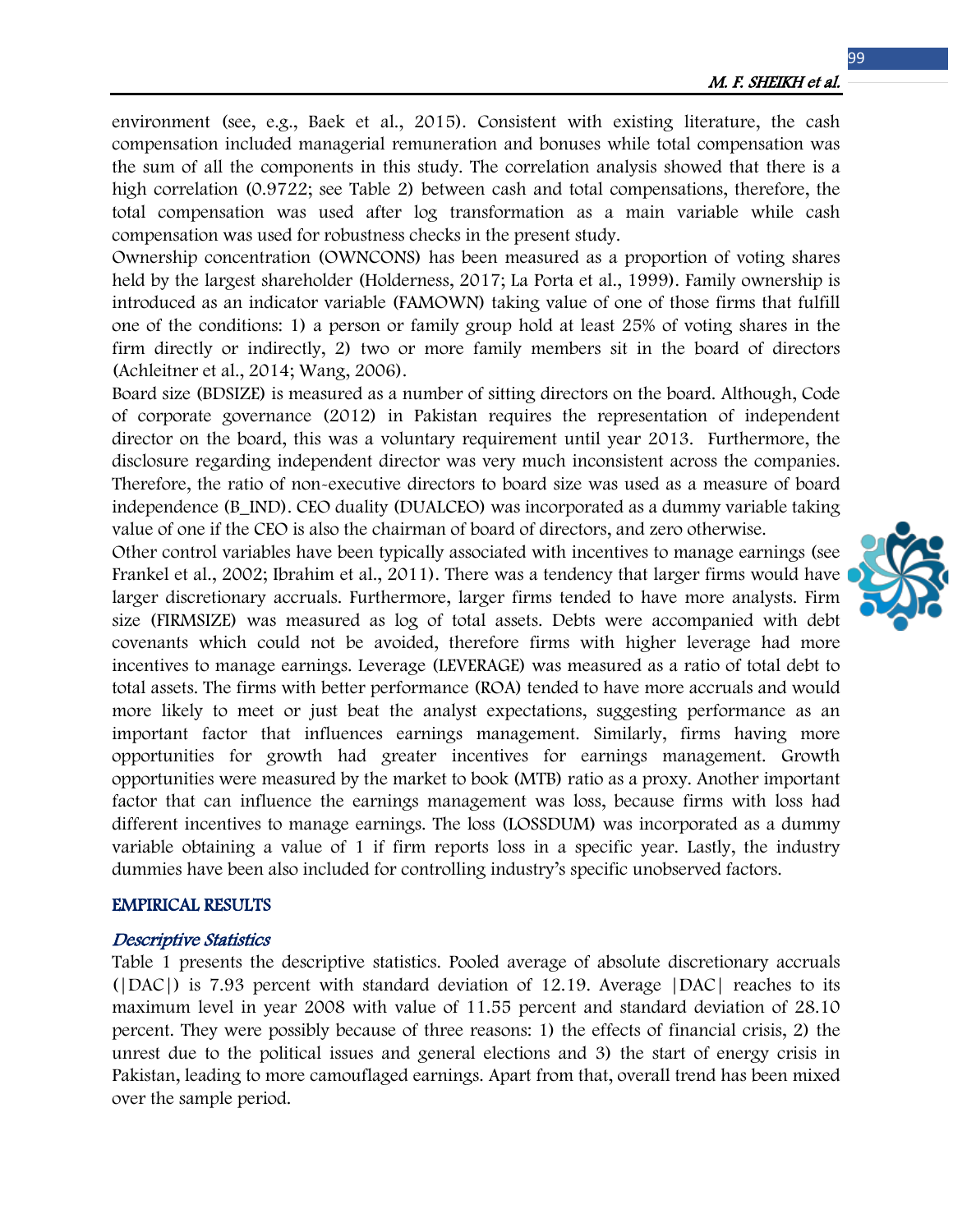## Journal of Organizational Behavior Research Cilt / Vol.: 3, Sayı / Is.: 2, Yıl / Year: 2018, Sayfa / Pages: 92–114

Both average total and cash compensation have gradually increased and nearly tripled over the sample period. Total compensation has increased from Rs4.817 million in 2005 to Rs13.060 in 2012 while cash compensation has increased from Rs3.353 million in 2005 from Rs.9.378 million in 2012. Consistently, lower median value comparing to the mean value indicates that the distribution of compensation has been positively skewed, meaning that greater number of CEOs has been receiving pay that is less than overall average pays.

Average board size of pooled sample was slightly above 8 with standard deviation of 1.57. Recently, similar average board size of 8 is reported for Indian firms (see, Jameson et al., 2014). This was possibly due to resemblance in institutional setting in India and Pakistan which is characterized by concentrated and family ownership structure. The average board size in Pakistan is lower than the board size recently reported for the US (mean 9.54 and median 9) and China (mean 9.372 and median 9) where ownership is either widely held, or state has the major stake in the firms (see, Conyon, 2014; Huang et al., 2015). On average, firms seem to keep 63% of non-executive directors on the boards. However, B\_IND had slightly a downward trend over time which may be a result of decrease in board size within the study period. The non-executive directors are always an easy choice when a firm's board size is needed to be reduced.



| Variables           | Statistic | 2005  | 2006  | 2007  | 2008  | 2009  | 2010  | 2011        | 2012  | Overall |
|---------------------|-----------|-------|-------|-------|-------|-------|-------|-------------|-------|---------|
| Absolute            | Mean      | N/A   | 7.16  | 7.36  | 11.55 | 7.47  | 7.22  | 7.75        | 7.52  | 7.93    |
| Discretionary       | Median    | N/A   | 5.28  | 5.66  | 6.45  | 4.99  | 5.20  | 5.87        | 5.20  | 5.49    |
| Accruals   DAC   %a | S.D       | N/A   | 6.13  | 8.44  | 28.10 | 8.58  | 6.29  | 7.48        | 8.43  | 12.19   |
| Total               | Mean      | 4817  | 5530  | 6512  | 7562  | 8396  | 9449  | 10628       | 13060 | 8475    |
| In Rs.'000          | Median    | 3156  | 3384  | 4153  | 4553  | 4999  | 5459  | 6060        | 7519  | 4800    |
|                     | S.D       | 5854  | 7030  | 9094  | 11028 | 11278 |       | 12519 13493 | 19935 | 12538   |
| Cash                | Mean      | 3353  | 3918  | 4751  | 5529  | 6004  | 6577  | 7523        | 9378  | 6042    |
| In Rs. 000          | Median    | 2000  | 2303  | 2715  | 2836  | 3435  | 3450  | 4001        | 5186  | 3174    |
|                     | S.D       | 4626  | 5840  | 7786  | 9268  | 8867  | 9690  | 10460       | 14766 | 9733    |
| Board Size          | Mean      | 8.13  | 8.15  | 8.08  | 8.04  | 8.01  | 8.00  | 8.01        | 8.00  | 8.05    |
| (BDSIZE)            | Median    | 7.00  | 7.00  | 7.00  | 7.00  | 7.00  | 7.00  | 7.00        | 7.00  | 7.00    |
|                     | S.D       | 1.68  | 1.68  | 1.62  | 1.57  | 1.53  | 1.51  | 1.51        | 1.51  | 1.57    |
| Board               | Mean      | 64.32 | 64.31 | 63.90 | 63.65 | 62.85 | 63.23 | 62.58       | 63.91 | 63.54   |
| (B IND)             | Median    | 70.00 | 70.71 | 70.00 | 66.67 | 66.67 | 66.67 | 62.50       | 66.67 | 66.67   |
| %age                | S.D       | 20.37 | 20.72 | 20.71 | 20.59 | 20.94 | 20.64 | 20.31       | 19.96 | 20.49   |
| Family Ownership    | Mean      | 0.75  | 0.75  | 0.76  | 0.75  | 0.74  | 0.75  | 0.75        | 0.74  | 0.75    |
| (FAMOWN)            | Median    | 1.00  | 1.00  | 1.00  | 1.00  | 1.00  | 1.00  | 1.00        | 1.00  | 1.00    |
|                     | S.D       | 0.44  | 0.43  | 0.43  | 0.43  | 0.44  | 0.43  | 0.43        | 0.44  | 0.43    |
| Ownership           | Mean      | 32.72 | 33.01 | 33.07 | 33.23 | 33.36 | 33.61 | 34.39       | 35.51 | 33.67   |
| Concentration       | Median    | 26.46 | 26.61 | 26.71 | 26.25 | 26.13 | 26.13 | 27.45       | 29.40 | 26.66   |
| (OWNCONS)           | S.D       | 21.01 | 21.22 | 20.78 | 20.48 | 20.44 | 20.30 | 20.74       | 21.32 | 20.74   |
| CEO Duality         | Mean      | 0.30  | 0.33  | 0.33  | 0.36  | 0.36  | 0.36  | 0.35        | 0.33  | 0.34    |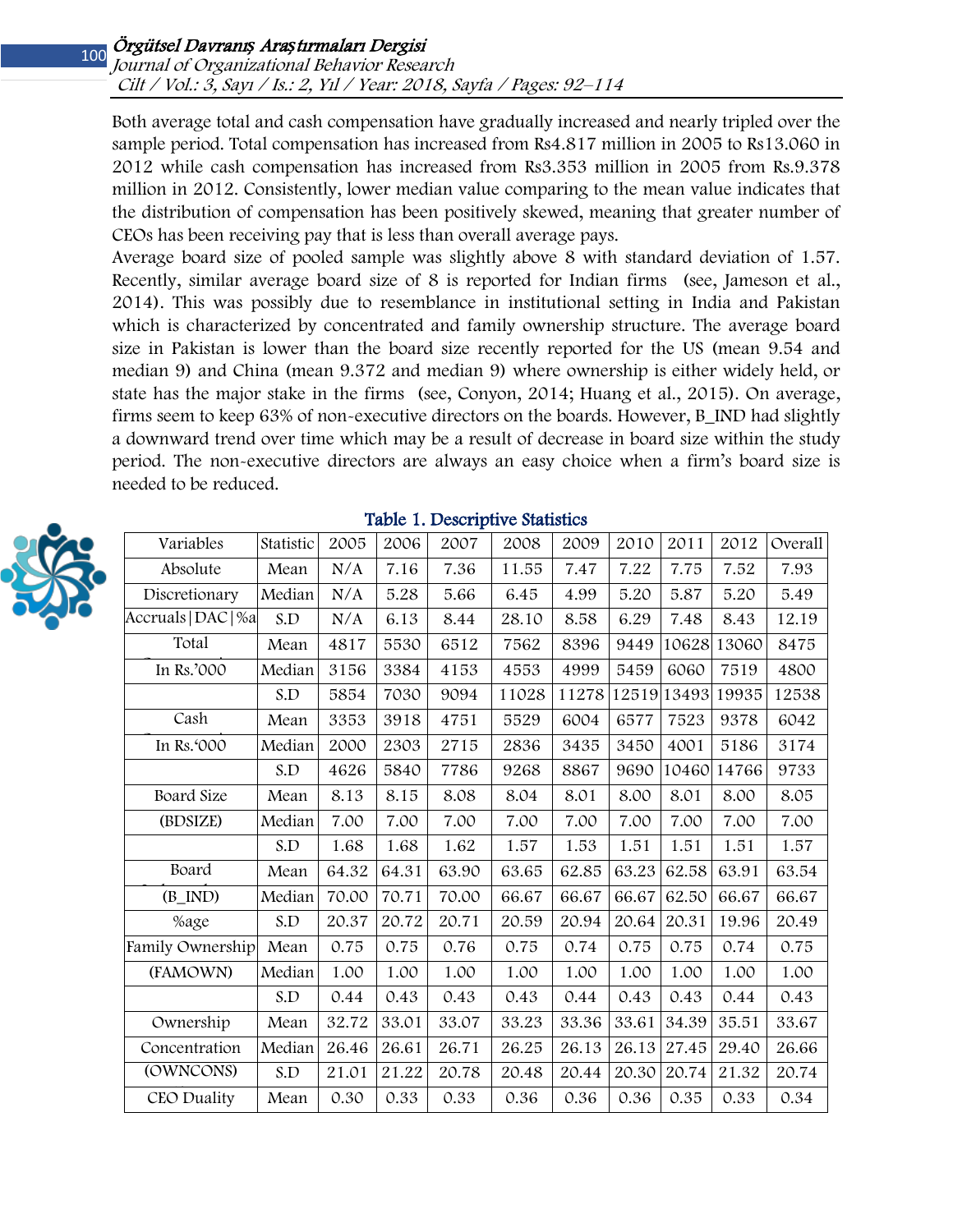| (DUALCEO)        | Median | 0.00  | 0.00  | 0.00  | 0.00  | 0.00  | 0.00  | 0.00  | 0.00            | 0.00  |
|------------------|--------|-------|-------|-------|-------|-------|-------|-------|-----------------|-------|
|                  | S.D    | 0.46  | 0.47  | 0.47  | 0.48  | 0.48  | 0.48  | 0.48  | 0.47            | 0.47  |
| Total Assets     | Mean   | 7173  | 8607  | 9827  | 10898 | 11636 | 12675 |       | 14490 17215     | 11833 |
| (TASSETS)        | Median | 2385  | 2603  | 2970  | 3042  | 3034  | 3068  | 3544  | 3831            | 3061  |
| In Rs. Millions  | S.D    | 14281 | 16821 | 18677 | 22158 | 26033 |       |       | 310983589345860 | 29092 |
| Leverage         | Mean   | 0.63  | 0.60  | 0.64  | 0.65  | 0.66  | 0.63  | 0.62  | 0.57            | 0.62  |
| (LEVERAGE)       | Median | 0.63  | 0.64  | 0.63  | 0.64  | 0.64  | 0.62  | 0.60  | 0.56            | 0.62  |
| Times            | S.D    | 0.31  | 0.38  | 0.44  | 0.39  | 0.35  | 0.32  | 0.31  | 0.42            | 0.37  |
| Return on Assets | Mean   | 6.96  | 6.36  | 4.42  | 4.01  | 2.29  | 5.76  | 5.18  | 4.42            | 4.84  |
| (ROA)            | Median | 5.12  | 4.46  | 2.96  | 2.79  | 1.93  | 4.97  | 4.75  | 4.38            | 3.80  |
| %age             | S.D    | 8.52  | 8.61  | 9.31  | 9.09  | 18.26 | 9.23  | 11.22 | 13.25           | 11.64 |
| Market to Book   | Mean   | 1.79  | 2.35  | 2.17  | 1.74  | 1.56  | 1.31  | 1.30  | 1.84            | 1.73  |
| (MTB)            | Median | 1.19  | 0.99  | 1.13  | 0.86  | 0.62  | 0.52  | 0.43  | 0.65            | 0.75  |
| Times            | S.D    | 2.37  | 8.17  | 4.76  | 4.77  | 4.81  | 6.03  | 4.58  | 5.62            | 5.35  |
| Loss             | Mean   | 0.11  | 0.16  | 0.23  | 0.27  | 0.31  | 0.21  | 0.23  | 0.24            | 0.22  |
| (LOSSDUM)        | Median | 0.00  | 0.00  | 0.00  | 0.00  | 0.00  | 0.00  | 0.00  | 0.00            | 0.00  |
|                  | S.D    | 0.31  | 0.37  | 0.42  | 0.45  | 0.46  | 0.41  | 0.42  | 0.43            | 0.42  |

In our sample, about 75% observations were from family firms and, quite expectedly, this ratio was stable overtime as a family firm in year 2005 is very likely to remain a family firm in year 2012. In addition, more than 30% of average voting shares held by the largest shareholders indicating a highly concentrated ownership environment. Interestingly, OWNCONS has had slightly increasing trend over time. On average about 34% of CEOs also held the position of chairman board of directors. DUALCEO showed maximum values i.e. 36% in 2008, 2009 and 2010, the years characterized by financial crisis, energy crisis and political change. However, the recent downward trend in 2011 and 2012 is consistent with more emphasis on strong corporate governance practices in Pakistan. This is similar to the UK and China where emphasis in on separating the post of CEO from the chairman, and unlike the US where it is usual to combine these two positions (Conyon et al., 2012).

## Correlation Matrix

Table 2 shows the correlation matrix. Only firm size measured by log of total assets, and the leverage measured by ratio of total debt to total assets have some significant correlations with |DAC|. Firm size is negatively correlated with |DAC| with coefficient values of -0.09, indicating that larger firms are more likely not to engage in earnings management activities. Leverage has some significantly positive correlations with a proxy of earnings management with value of 0.06. This gives the impression that higher debt firms have more incentives to manage earnings. They possibly need to show the better picture of the company to debt financers who require companies to achieve certain landmarks. Surprisingly, all other variables including compensation variables do not appear to have any significant correlations with absolute discretionary accruals.

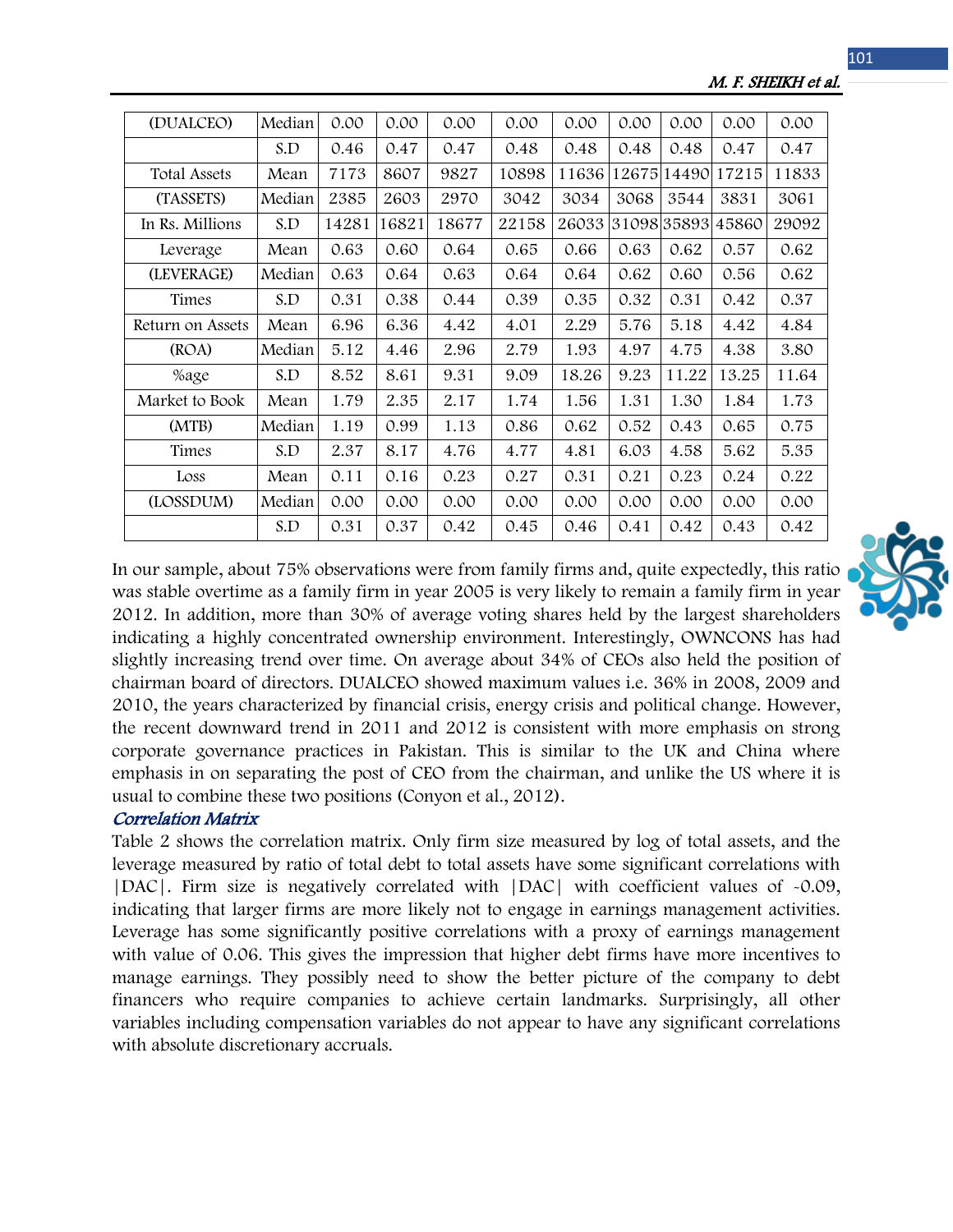Journal of Organizational Behavior Research Cilt / Vol.: 3, Sayı / Is.: 2, Yıl / Year: 2018, Sayfa / Pages: 92–114

| Tapič 2. Correlation ividu ix                             |      |          |         |                                                                                    |         |                                                                                                        |         |                 |         |                             |          |                    |      |
|-----------------------------------------------------------|------|----------|---------|------------------------------------------------------------------------------------|---------|--------------------------------------------------------------------------------------------------------|---------|-----------------|---------|-----------------------------|----------|--------------------|------|
| Variables                                                 |      | (1)      | (2)     | (3)                                                                                | (4)     | (5)                                                                                                    | (6)     | (7)             | (8)     | (9)                         | (10)     | (11)               | (12) |
| Absolute<br>Discretionary<br>Accruals<br>$( \text{DAC} )$ | (1)  | 1.00     |         |                                                                                    |         |                                                                                                        |         |                 |         |                             |          |                    |      |
| CEO Cash<br>Compensation                                  | (2)  | $-0.03$  | 1.00    |                                                                                    |         |                                                                                                        |         |                 |         |                             |          |                    |      |
| CEO Total<br>Compensation                                 | (3)  | $-0.04$  | $0.97*$ | 1.00                                                                               |         |                                                                                                        |         |                 |         |                             |          |                    |      |
| Ownership<br>Concentration                                | (4)  | $-0.03$  | $0.37*$ | $0.36*$                                                                            | 1.00    |                                                                                                        |         |                 |         |                             |          |                    |      |
| Family<br>Ownership                                       | (5)  | 0.01     |         | $-0.38^*$ $-0.38^*$ $-0.54^*$                                                      |         | 1.00                                                                                                   |         |                 |         |                             |          |                    |      |
| Board Size                                                | (6)  | 0.02     | $0.31*$ | $0.32*$                                                                            | $0.10*$ | $-0.45*$                                                                                               | 1.00    |                 |         |                             |          |                    |      |
| Board<br>Independence                                     | (7)  | 0.00     | $0.14*$ | $0.19*$                                                                            | $0.06*$ | $-0.23$ <sup>*</sup> 0.35 <sup>*</sup>                                                                 |         | 1.00            |         |                             |          |                    |      |
| CEO Duality                                               | (8)  |          |         |                                                                                    |         | $-0.03$ $-0.28$ <sup>*</sup> $-0.29$ <sup>*</sup> $-0.08$ <sup>*</sup> $\mid 0.17$ <sup>*</sup> $\mid$ |         | $-0.26* -0.19*$ | 1.00    |                             |          |                    |      |
| Firm Size                                                 | (9)  | $-0.09*$ | $0.56*$ | $0.58*$                                                                            | $0.25*$ | $-0.28*$                                                                                               | $0.38*$ | $0.13*$         | $-0.23$ | 1.00                        |          |                    |      |
| Leverage                                                  | (10) | $0.06*$  |         | $-0.19$ <sup>*</sup> $-0.19$ <sup>*</sup> $-0.09$ <sup>*</sup> $0.09$ <sup>*</sup> |         |                                                                                                        | $-0.04$ | $-0.02$         | $0.19*$ | $-0.12*$                    | 1.00     |                    |      |
| Return on<br>Assets                                       | (11) | $-0.04$  | $0.29*$ | $0.29*$                                                                            |         | $0.19*$ -0.20* 0.13*                                                                                   |         | 0.03            |         | $-0.18^*$ 0.16 <sup>*</sup> | $-0.24*$ | 1.00               |      |
| Market to<br>Book                                         | (12) | 0.01     | $0.12*$ | $0.09*$                                                                            | $0.28*$ | $\sim$ 0.17* 0.08* $\sim$ 0.12* $\sim$ 0.09* 0.08*                                                     |         |                 |         |                             |          | $-0.04$ 0.16* 1.00 |      |

## Table 2. Correlation Matrix

## Regression Results and Discussion

Table 3 exhibits the regression results for earnings management behavior taking absolute discretionary accruals as a proxy for EM. To get more insight, absolute discretionary accruals are divided into two components, income increasing and income decreasing discretionary accruals, on the basis of the sign of estimated discretionary accruals. We also estimated the same model after splitting observations on the basis of family vs non-family, low, medium and high ownership concentrations, and CEO duality vs non-duality. As suggested by Hausman (1978) test, all models are estimated using random effects based on the generalized least square (GLS) method. All the standard errors are adjusted for heteroskedasticity and serial correlation.

The results did not seem to suggest that CEO compensation is related to earnings management in Pakistan. Full sample as well as income increasing and income decreasing discretionary accruals were not being influenced by CEO compensation (see column 1 to 3). This finding was inconsistent with Healy (1985), Holthausen et al. (1995), Guidry et al. (1999), Balsam (1998) and Ye (2014). Thus, despite more possibilities of opportunistic behavior apparently as suggested by the contextes characterized by weak legal systems, weak corporate governance practices and low investor protection, CEOs did not seem to be opportunistically managing the firms' performance to get higher compensation. The coefficient of CEO compensation was also insignificant in subsample regressions (see columns 2 through 10). This suggests that family ownership, ownership concentration and CEO duality do not influence the relationship between CEO compensation and earnings management in Pakistan. Thus, overall, the first

102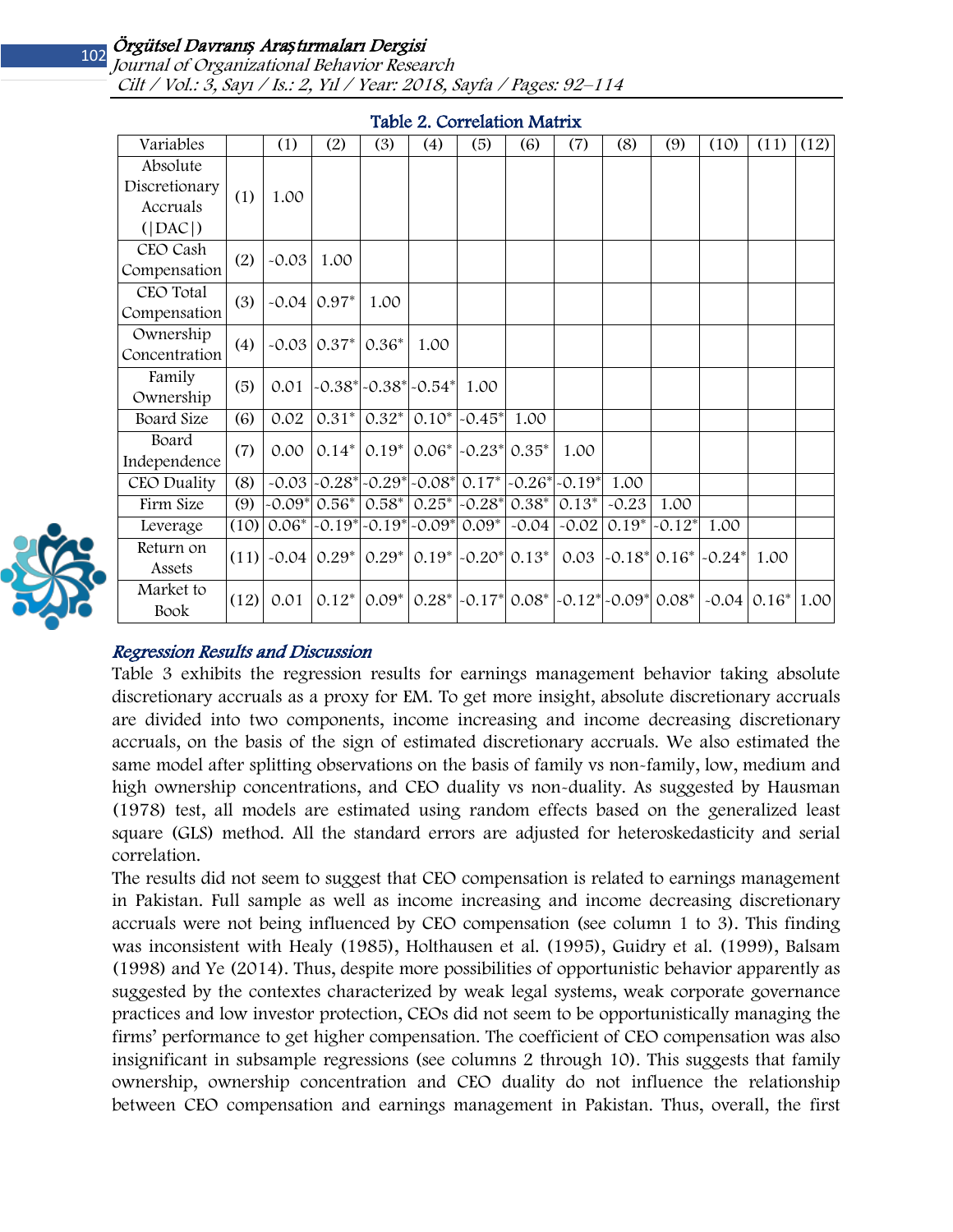hypothesis related to CEO compensations which induced earnings management was comprehensively rejected. Although, it has been reported in Pakistan that CEO compensation has positive association with firms' accounting performance. However, it was not found that CEOs manipulate earnings to get higher compensations. In addition, corporate governance environment played no role to strengthen or weaken the relationship between CEO compensation and earnings management.

Concentrated ownership seemed to have positive influence on earnings management. Consequently, our hypothesis that in the presence of weak legal systems and investor protection, ownership concentration is related to higher earnings management was accepted. This finding is inconsistent with Kamran and Shah (2014) in Pakistani context who did not find any association between ownership concentration and earnings management. However, this finding was consistent with other studies (e.g., Fan et al., 2002; Ye, 2014) in Asian context, but contrasting to Gonza´lez and Garcı´a-Meca (2014) in the context of emerging markets of Latin America. In this study, it was also found that the positive influence of ownership concentration on earnings management is mainly driven by a positive association between the ownership concentration and income decreasing discretionary accruals (see column 3). Large shareholders might be engaged in moving the current income into the future, or they may be using conservative accounting as a tool to eliminate agency problems. While comparing family vs non-family firms, there seemed to be no difference in the relationship between ownership concentration and earnings management (see column 4 & 5). However, when firms with CEO duality and non-CEO duality were compared, the positive relationship appeared to be significant in firms with CEO non-duality (see column  $9 \& 10$ ). This suggested that CEO duality plays its role in providing true financial figures to the shareholders. Thus, CEO duality seemed to reduce agency problems in Pakistan.

The coefficient of family ownership is not significant in column 1 but in column 3, family firms do seem to be inducing income decreasing discretionary accruals. This seemed consistent with the argument that if managers were internal or a part of family group, there would be more likelihood that managers become entrenched (Gonza´lez et al., 2014; Kamran et al., 2014) and lead to earnings management, possibly because of the desire to minimize taxes and political costs or other long term objectives of controlling shareholders or families (Ali et al., 2007). Similar to the ownership concentration, family ownership is related to earnings management in firms that have CEO non-duality (see column 9 & 10). This again suggested that CEO duality plays a positive role in mitigating agency problems in Pakistan. Ownership concentration did not seem to have any impact on the relationship between family ownership and earnings management, as the coefficient of family ownership was weakly significant only at medium level of ownership concentration. At lower and higher levels, this coefficient was insignificant. Overall, the hypothesis that family firms have more earnings management as compared to non-family firms, can be partially accepted.

Inconsistent with existing study (Kamran et al., 2014) in Pakistani context, board size seemed to have some positive influence on earnings management, indicating the ineffectiveness of the larger boards in reporting the true financial figures. Notice that the influence of the larger boards on earnings management was driven by the strong relation between board size and income decreasing discretionary accruals (see column 3). However, this relationship was stronger in family firms, where ownership concentration is low and CEO and the chairman

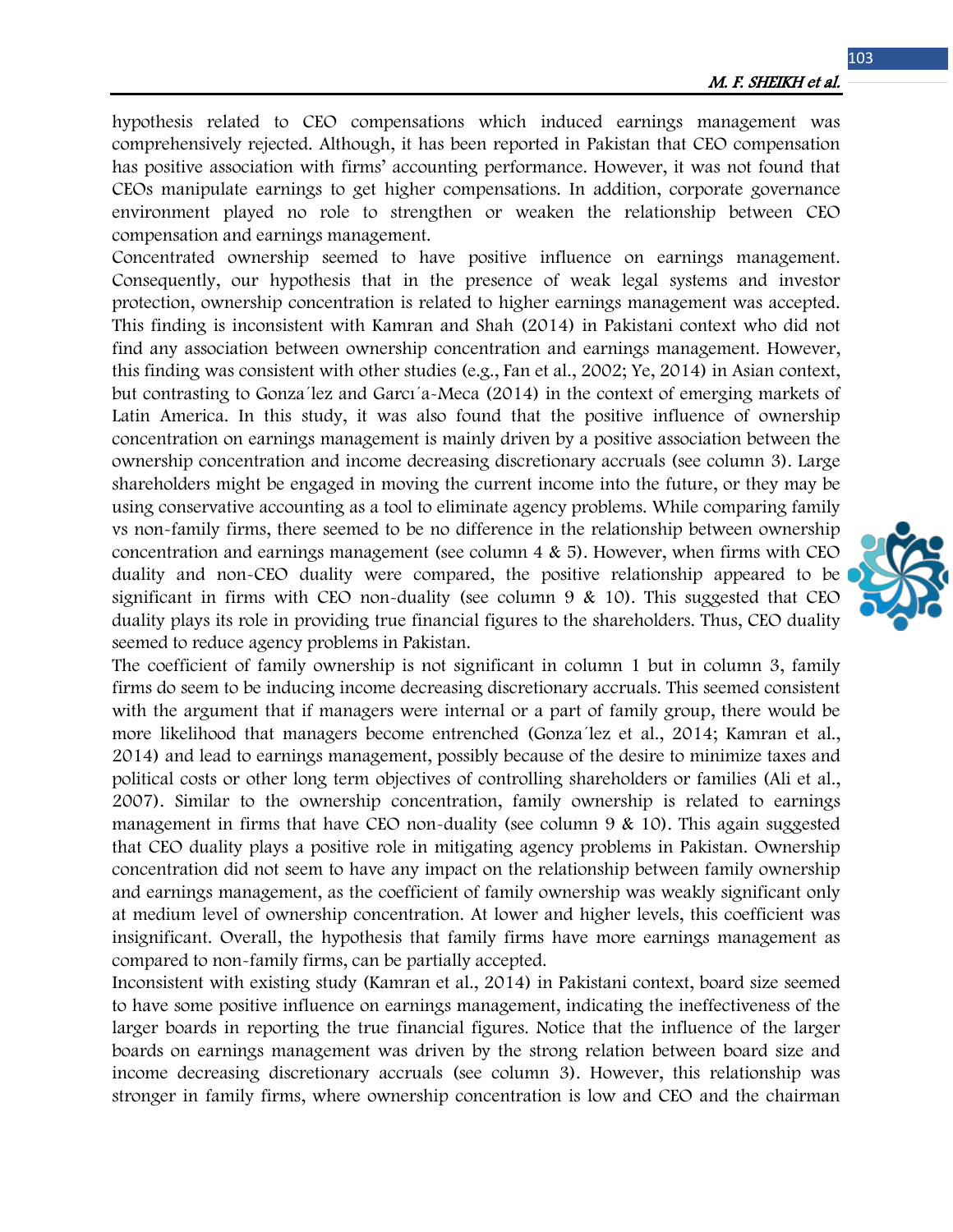position is held by different executives (see colum 4,6 & 10). The hypothesis that the larger boards do not reduce earnings management was accepted as no evidence and significance were found.

#### Table 3. CEO Compensation, Corporate Governance and Earnings Management

The dependent variables is absolute discretionary accruals estimated using Kothari et al. (2005) modification of Jones' (1991) Model, CEO Compensation = log of total CEO compensation, Family Ownership  $=$  a dummy variable taking value of one for family firms and zero otherwise, Ownership Concentration = concentrated ownership as measured by voting shares held by the largest shareholder, CEO duality  $=$  a dummy variable taking value of one if CEO is also the chairman in board of directors, Board Size = number of sitting directors on the board, Board Independence  $=$  ratio of non-executive directors to board size, Firm Size  $=$  log of total assets, Leverage = ratio of total debt to total asset, Return on Assets = net income divided by total assets, Market to Book ratio = market value divided by book value per share, Loss Dummy = a dummy variable taking value of one if company is in loss.

|                                     | Absolute Discretionary Accruals   DAC |                |                                         |          |                  |       |                            |                                     |       |              |
|-------------------------------------|---------------------------------------|----------------|-----------------------------------------|----------|------------------|-------|----------------------------|-------------------------------------|-------|--------------|
|                                     | (1)                                   | (2)            | $\overline{(3)}$                        | (4)      | $\overline{(5)}$ | (6)   | (7)                        | $\overline{(8)}$                    | (9)   | (10)         |
| Variables                           |                                       |                |                                         |          |                  |       | Ownership<br>Concentration |                                     |       | CEO Duality  |
|                                     | <b>Full</b><br>Sample<br>DAC          | Income<br> DAC | Income<br>Increasing Decreasing<br> DAC | Family   | Non-Family       | Low   | Mediu<br>m                 | High                                | Dual  | Non-<br>Dual |
| Compensation<br>CEO                 | 0.022                                 | $-0.419$       | 0.430                                   | $-0.085$ | 0.376            | 0.120 | 0.281                      | $-0.894$                            | 0.159 | 0.040        |
|                                     | (0.271)                               | (0.339)        | (0.328)                                 | (0.329)  | (0.468)          |       |                            | (0.465)(0.436)(0.607)(0.390)(0.361) |       |              |
| Ownershp<br>$\operatorname{Family}$ | 0.681                                 | $-0.204$       | 2.014***                                |          |                  | 1.880 | $1.551*$                   | $-0.429$                            | 0.337 | 1.384**      |
|                                     | (0.627)                               | (0.896)        | (0.775)                                 |          |                  |       |                            | (1.599)(0.915)(1.241)(1.205)(0.700) |       |              |
| Ownershp                            | 2.383**                               | 1.075          | 4.492***                                | 2.291    | 1.849            |       |                            |                                     | 0.227 | 3.297**      |



104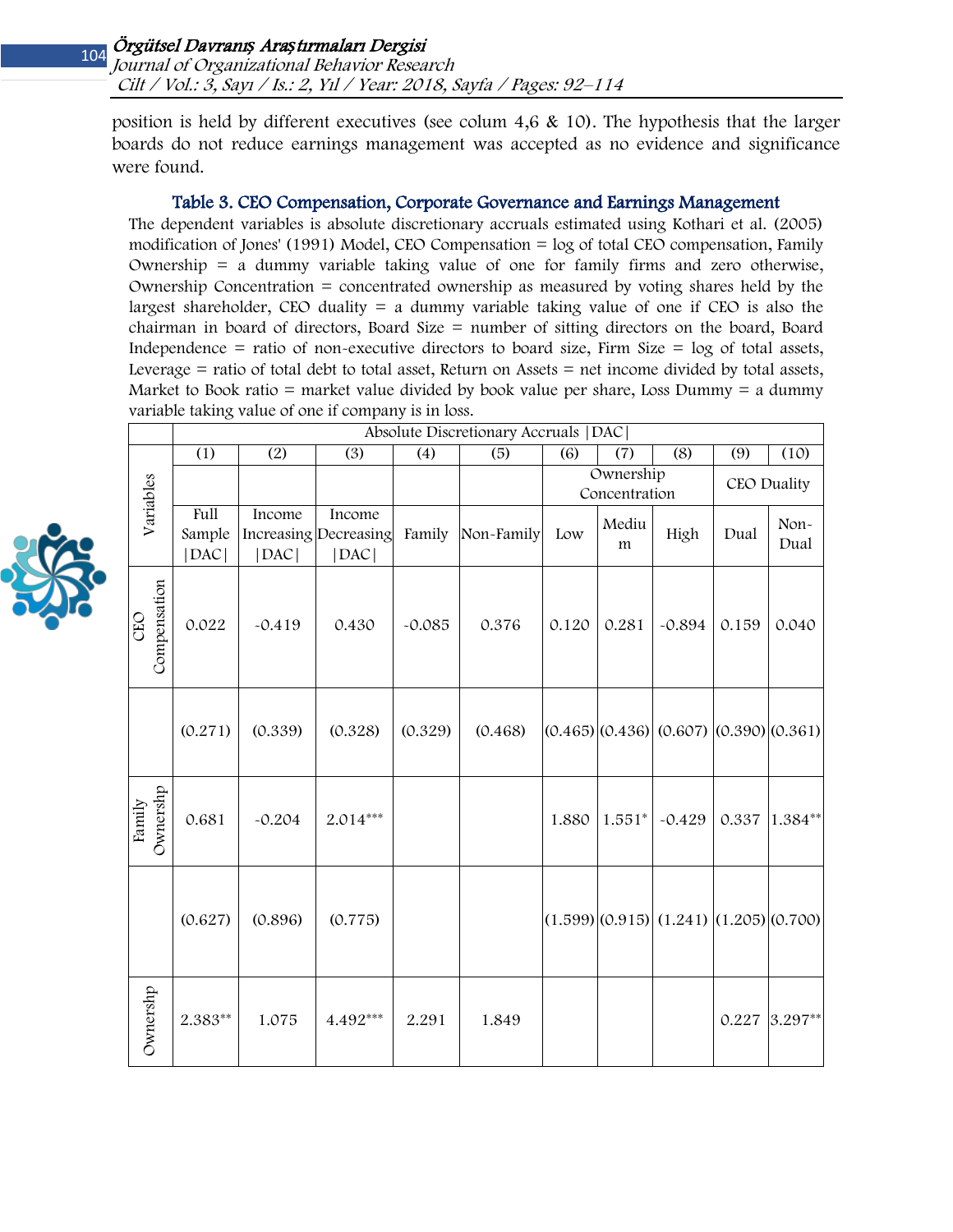M. F. SHEIKH et al.

| Concentration       | (1.171)     | (1.581)    | (1.422)      | (1.507)    | (2.623)      |           |                  |                                     |          | (2.279)(1.395)   |
|---------------------|-------------|------------|--------------|------------|--------------|-----------|------------------|-------------------------------------|----------|------------------|
| Duality<br>CEO      | $-0.943**$  | $-1.208**$ | $-0.685$     | $-0.783*$  | $-1.817*$    | $-0.381$  |                  | $-0.296 - 2.127**$                  |          |                  |
|                     | (0.411)     | (0.516)    | (0.565)      | (0.471)    | (1.018)      |           |                  | (0.699)(0.774)(0.879)               |          |                  |
| Board Size          | $0.357**$   | 0.247      | $0.715***$   | $0.764***$ | $-0.039$     | $0.729**$ | 0.226            | 0.241                               |          | $-0.215$ 0.478** |
|                     | (0.180)     | (0.216)    | (0.235)      | (0.266)    | (0.304)      |           | (0.341)(0.254)   | $(0.372)$ $(0.342)$ $(0.214)$       |          |                  |
| <b>Board</b>        | 0.722       | 0.541      | 1.196        | $-0.242$   | 3.797        | 0.836     | $-0.298$         | 0.109                               | $-1.468$ | 1.725            |
| Independence        | (1.188)     | (1.350)    | (1.520)      | (1.362)    | (2.842)      |           | (2.319)(1.896)   | $(1.942)$ $(1.608)$ $(1.659)$       |          |                  |
| Firm Size           | $-0.049$    | 0.132      | $-0.425*$    | $-0.070$   | 0.286        | $-0.408$  | 0.074            | 0.298                               | $-0.031$ | $-0.121$         |
|                     | (0.200)     | (0.267)    | (0.239)      | (0.226)    | (0.360)      |           |                  | (0.353)(0.266)(0.428)(0.278)(0.251) |          |                  |
| Leverage            | $0.965**$   | $1.699***$ | $-0.813$     | $1.054**$  | $-0.055$     | $0.919*$  | $-0.754$         | $-2.045$                            | $0.666*$ | 0.843            |
|                     | (0.412)     | (0.467)    | (0.827)      | (0.428)    | (1.981)      |           |                  | (0.470)(1.399)(1.726)(0.360)(1.465) |          |                  |
| Return on<br>Assets | $-8.452***$ | $-1.198$   | $-14.685***$ | $-5.569$   | $-16.825***$ | 1.792     | $-20.$<br>101*** | $^{\sim12.}$ 473**                  | $-7.500$ | $-9.$<br>139**   |
|                     | (2.951)     | (3.620)    | (3.595)      | (3.667)    | (6.311)      |           | (5.020)(6.361)   | $(5.434)$ $(4.689)$ $(4.339)$       |          |                  |



105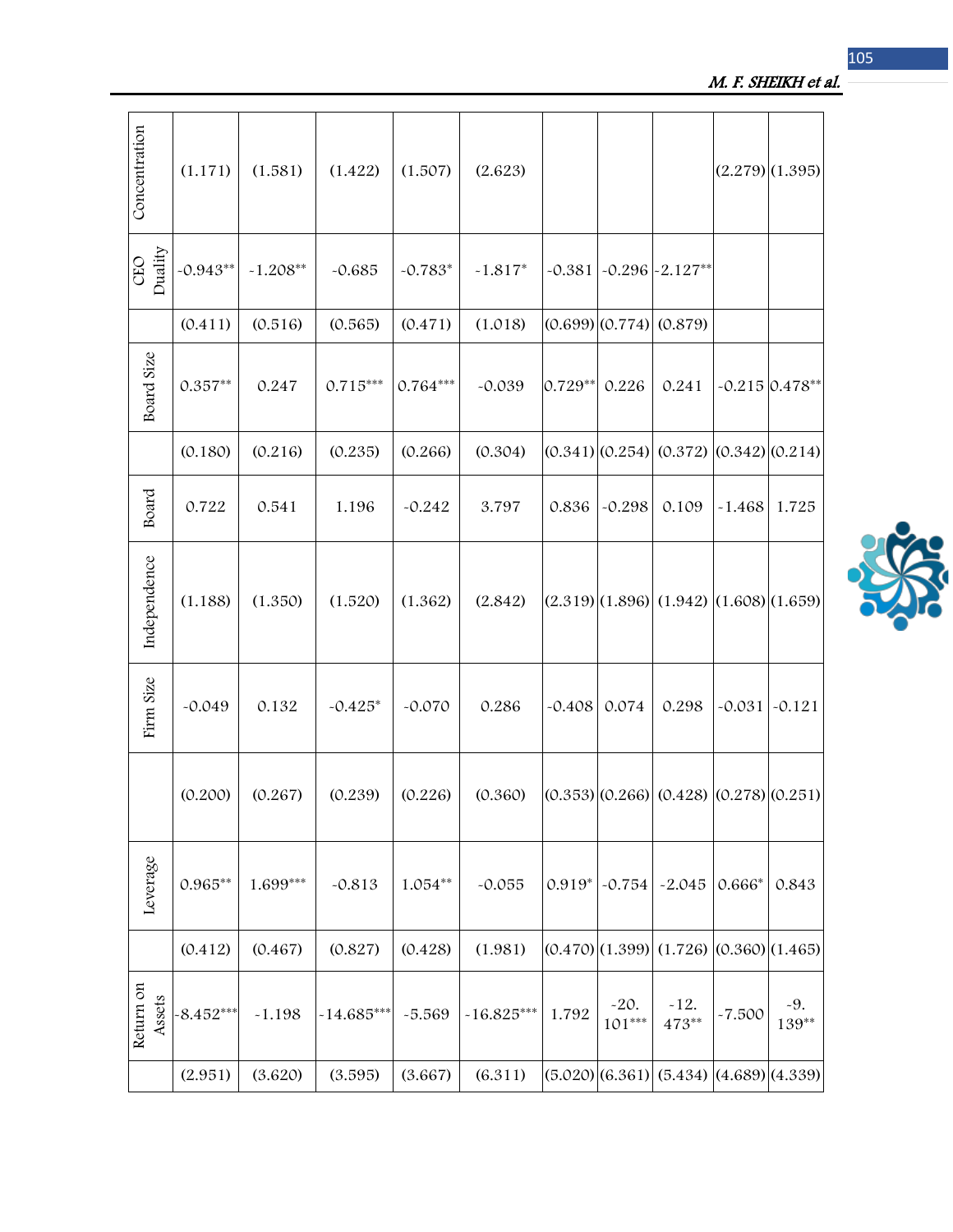| Journal of Organizational Behavior Research                              |  |  |
|--------------------------------------------------------------------------|--|--|
| - Cilt / Vol.: 3, Sayı / Is.: 2, Yıl / Year: 2018, Sayfa / Pages: 92–114 |  |  |

| Market<br>to Book                | $-0.028$                                                                        | $-0.113$    | 0.029    | $-0.043$ | 0.000                                                                                                                                                                                                                                                               | 0.292          | 0.601         | $-0.052$                            |     | $-0.036$ $-0.039$ |  |
|----------------------------------|---------------------------------------------------------------------------------|-------------|----------|----------|---------------------------------------------------------------------------------------------------------------------------------------------------------------------------------------------------------------------------------------------------------------------|----------------|---------------|-------------------------------------|-----|-------------------|--|
|                                  | (0.051)                                                                         | (0.106)     | (0.056)  | (0.113)  | (0.047)                                                                                                                                                                                                                                                             |                |               | (0.203)(0.378)(0.066)(0.085)(0.063) |     |                   |  |
| Dunnny<br>Loss                   | $-1.696***$                                                                     | $-2.471***$ | $-0.544$ |          | $\left\lceil -1.442*** \right\rceil$ ~3.111*** $\left\lceil -0.749 \right\rceil$ $\left\lceil -2.266** \right\rceil$ $\left\lceil -1.5 \right\rceil$ $\left\lceil -1.566*** \right\rceil$ $\left\lceil -1.566*** \right\rceil$ $\left\lceil -1.566*** \right\rceil$ |                |               |                                     |     |                   |  |
|                                  | (0.504)                                                                         | (0.829)     | (0.639)  | (0.548)  | (1.196)                                                                                                                                                                                                                                                             | (1.000)(0.709) |               | $(1.066)$ $(0.784)$ $(0.729)$       |     |                   |  |
| Squared<br>$\mathbf{k}^{\prime}$ | 0.1401                                                                          | 0.1871      | 0.1642   | 0.1531   | 0.1631                                                                                                                                                                                                                                                              |                | 0.2044 0.1681 | $0.1426$ 0.1979 0.1409              |     |                   |  |
| Observations                     | 1,168                                                                           | 579         | 589      | 891      | 277                                                                                                                                                                                                                                                                 | 396            | 400           | 372                                 | 408 | 760               |  |
|                                  | Robust standard errors in parentheses<br>*** $p<0.01$ , ** $p<0.05$ , * $p<0.1$ |             |          |          |                                                                                                                                                                                                                                                                     |                |               |                                     |     |                   |  |



106

Despite the Code of corporate governance in Pakistan that strongly emphasizes on board independence, there was not found any impacts of board independence on earnings management decisions. The coefficients of board independence remained insignificant in all the columns. This supported our hypothesis that board independence is compromised in Pakistan and has no influence on corporate decisions. In Pakistan, non-executive directors are generally hired from within family, or proxy directors are employed to act on behalf of the controlling family (Javid et al., 2008; World Bank, 2005). This made the boards not to take independent decisions.

CEO duality had significant negative coefficients (see column 1), suggesting that CEO duality reduced the earnings management. This finding was inconsistent with Kamran and Shah (2014) as they did not find any influences of CEO duality on the earnings management[3](#page-14-0). The negative association between CEO duality and earnings management appeared to be driven by strong negative association between CEO duality and income increasing discretionary accruals. This indicated that there is less exaggeration of earnings in Pakistan if CEO holds the position of chairman as well. Furthermore, this relationship was consistent over family vs non-family firms. However, CEO duality reduced the earnings management at a higher level of ownership concentration. At low and medium levels of ownership concentration, the coefficients remained negative but lost their significance (see column 6,7 & 8).

It was not found that firm size had a convincing effect on earnings management behavior. However, there was weak evidence that larger firms resisted income decreasing discretionary

<span id="page-14-0"></span> $\overline{\phantom{a}}$ <sup>3</sup> Kamran and Shah (2014) use 986 firm-year observations for period from 2003 to 2010.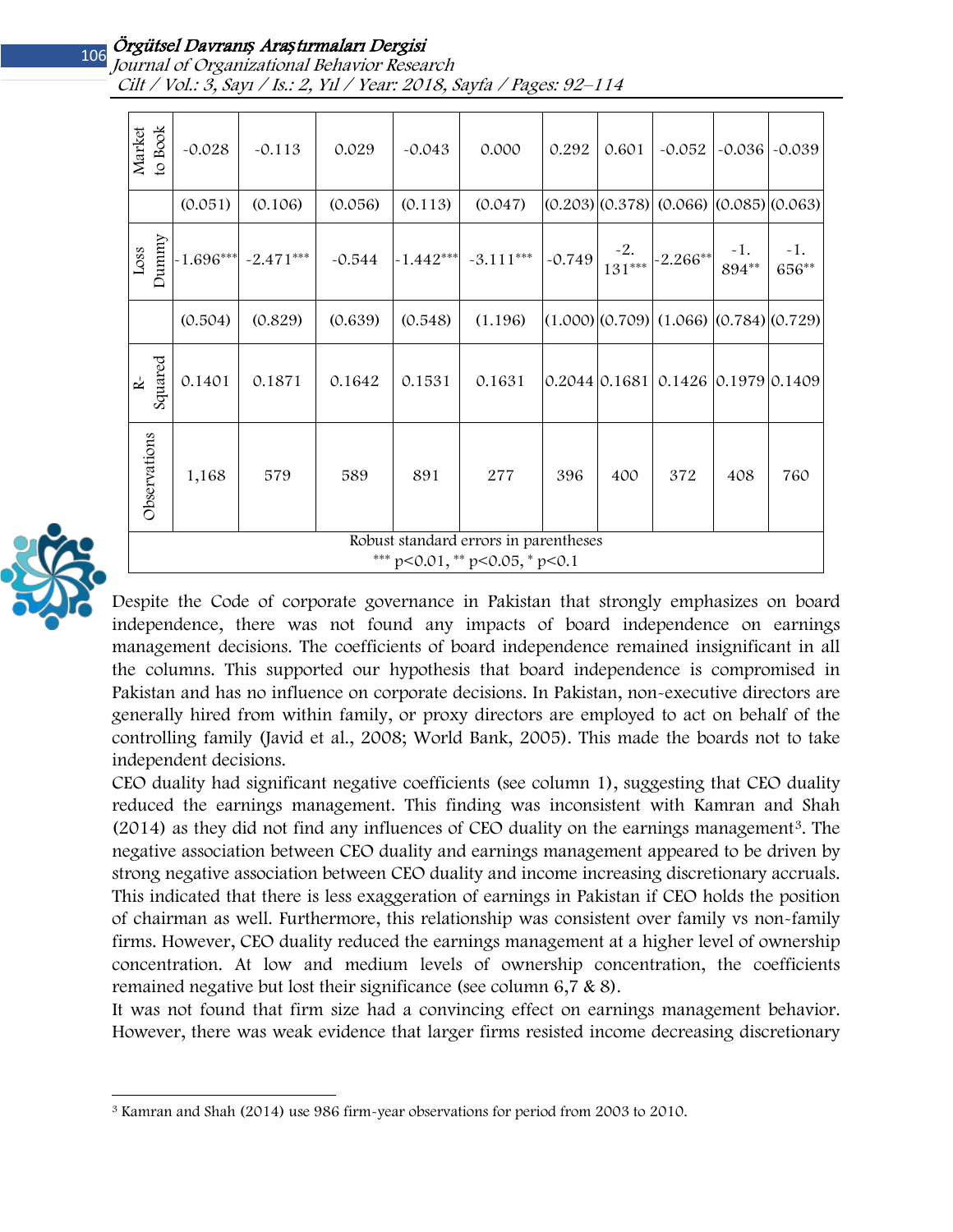accruals (see column 6). Leverage seemed to be related to the tendency to increase reported income. This was an indication of debt covenants driven EM.

## Robustness Checks

Robustness analysis was conducted to further confirm the results. Firstly, all the continuous variables were winsorized using 1% level at both tails to eliminate potential outliers, and all models were re-estimated. But, the results did not change qualitatively. Second, discretionary accruals were estimated using Jones' (1991) model and the modification of Jones' model by Dechow et al. (1995). However, the results remained qualitatively similar to the results reported above, except that the negative relationship between CEO duality and absolute discretionary accruals was more pronounced. Third, the models were re-estimated using CEO cash compensation, however due to the high correlation between total CEO compensation and cash compensation, the results remained qualitatively similar to what was reported.

## **CONCLUSIONS**

The study aimed at examining how CEO compensation and corporate governance practices affected earnings management behavior in Pakistani market which is characterized by concentrated/family ownership environment with weak investor protection laws. The data from non-financial firms listed in PSX for period 2005 to 2012 was used. It was found that CEO compensation did not induce earnings management, and this result was consistent over family vs non-family firms and at different levels of ownership concentration. Thus, despite greater likelihood of opportunistic behavior, unlike Anglo-Saxon context, CEOs in Pakistan did not seem to engage in earnings management to increase their compensation.

With respect to the ownership structure, it was found that the concentrated ownership led to higher level of earnings management. Further analysis showed that both concentrated and family ownerships were positively related to the income decreasing discretionary accruals. These results indicated potential expropriation of minority shareholders' interests by larger or family shareholders through opportunistic earnings management.

Concerning board structure variables, it was found that the quality of reported earnings was better when CEO also holds the position of chairman of the board of directors. This was contradictory to corporate governance reforms in Pakistan, which assume CEOs as being opportunistic, require the separation of CEO position from the position of chairman of the board of directors. CEO duality in Pakistan seemed to reduce agency problems. Furthermore, it was documented that larger boards were related to higher earnings management, mainly to income decreasing earnings management. Thus, larger boards seemed to be ineffective and related to the expropriation of interests of the minority shareholders. Board independence did not seem to contribute towards earnings management decisions in any direction. Possibly, board independence was compromised in Pakistan due to the interlocking directorship, pyramid structure and direct relationship between owners and managers. Given the results, this study has important managerial and practical implications for developing markets as corporate governance systems are evolving in these markets.

Although, it was found that the executive compensation was not related to earnings management, however the directors' total wealth may have an impact on the earnings management decisions, therefore, future research should be aimed at exploring how directors' wealth can influence earnings management decisions. Similarly, exploring the impact of the

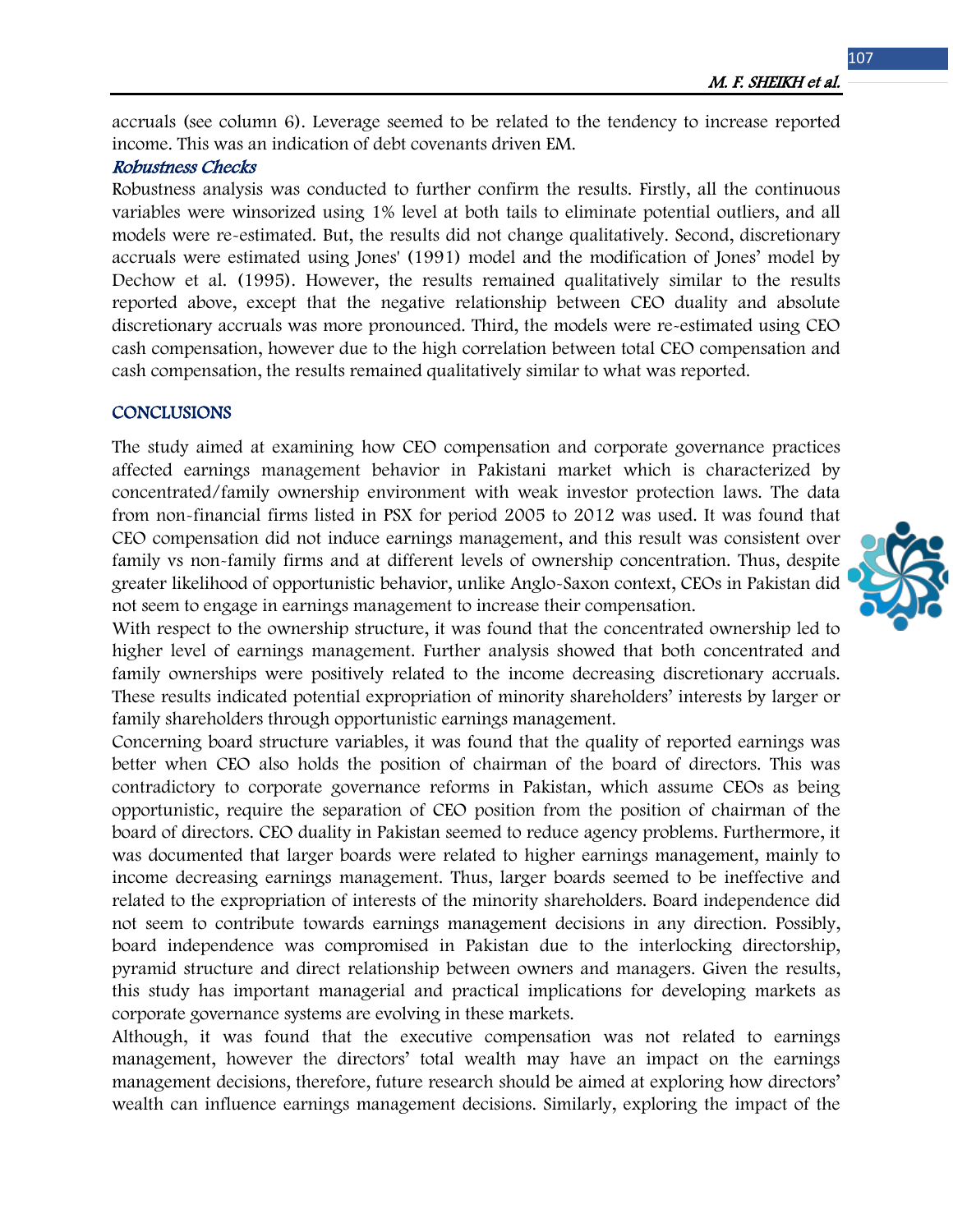presence of family vs non-family directors and CEO on the earnings management decisions is another important question to examine in emerging markets. Moreover, the effectiveness of the institutional investors can test to limit the earnings management behavior of family firms.

#### References

- Achleitner, A.-K., Günther, N., Kaserer, C., & Sicilianb, G. (2014). Real Earnings Management and Accrual based Earnings Management in Family Firms. European Accounting Review, 23(3), 431-461.
- Adıgüzel, H. (2013). Corporate Governance, Family Ownership and Earnings Management: Emerging Market Evidence. Accounting and Finance Research, 2(4).
- Ali, A., Chen, T. Y., & Radhakrishnan. (2007). Corporate disclosures by family-ownershipcontrolled firms. Journal of Accounting and Economics, 44(1-2), 238-286.
- Anderson, K. L., D. N. Deli, and S. L Gillan. 2003. Board directors, audit committees, and the information content of earnings. Working Paper of Georgetown University, Arizona State University, and University of Delaware.
- Armstrong, C. S., Jagolinzer, A. D., & Larcker, D. F. (2010). Chief executive officer equity incentives and accounting irregularities. Journal of Accounting Research, 48(2), 225- 271.
- Baek, H. Y., & Fazio, P. L. (2015). The effect of family ownership and control on equity-based compensation: Evidence from S&P SmallCap firms. Journal of Family Business Management, 5(1), 55-72.
- Balafas, N., & Florackis, C. (2014). CEO compensation and future shareholder returns: Evidence from the London Stock Exchange. Journal of Empirical Finance, 27, 97-115.
- Balsam, S. (1998). Discretionary accounting choices and CEO compensation. Contemporary Accounting Research, 15(3), 229-252.
- Bartov, E., & Mohanram, P. (2004). Private information, earnings manipulations, and executive stock-option exercises. The Accounting Review, 79(4), 889-920.
- Bayrak kok, S. Sarikaya, M. Çoban, H. Mert, E. A Research on the Correlation between Perceived Corporate Image and Organizational Identification. Journal of Organizational Behavior Research. 3(1).2018. Pages:135-153.
- Bédard, J., Chtourou, S. M., & Courteau, L. (2004). The effect of audit committee expertise, independence and activity on aggressive earnings management. Auditing: A Journal of Practice and Theory, 23(2), 55-79.
- Bekiris, F. V., & Doukakis, L. C. (2011). Corporate governance and accruals earnings management. Managerial and Decision Economics, 32(7), 439-456.
- Bergstresser, D., & Philippon, T. (2006). CEO Incentives and Earnings Management. Journal of Financial Economics, 80(3), 511-529.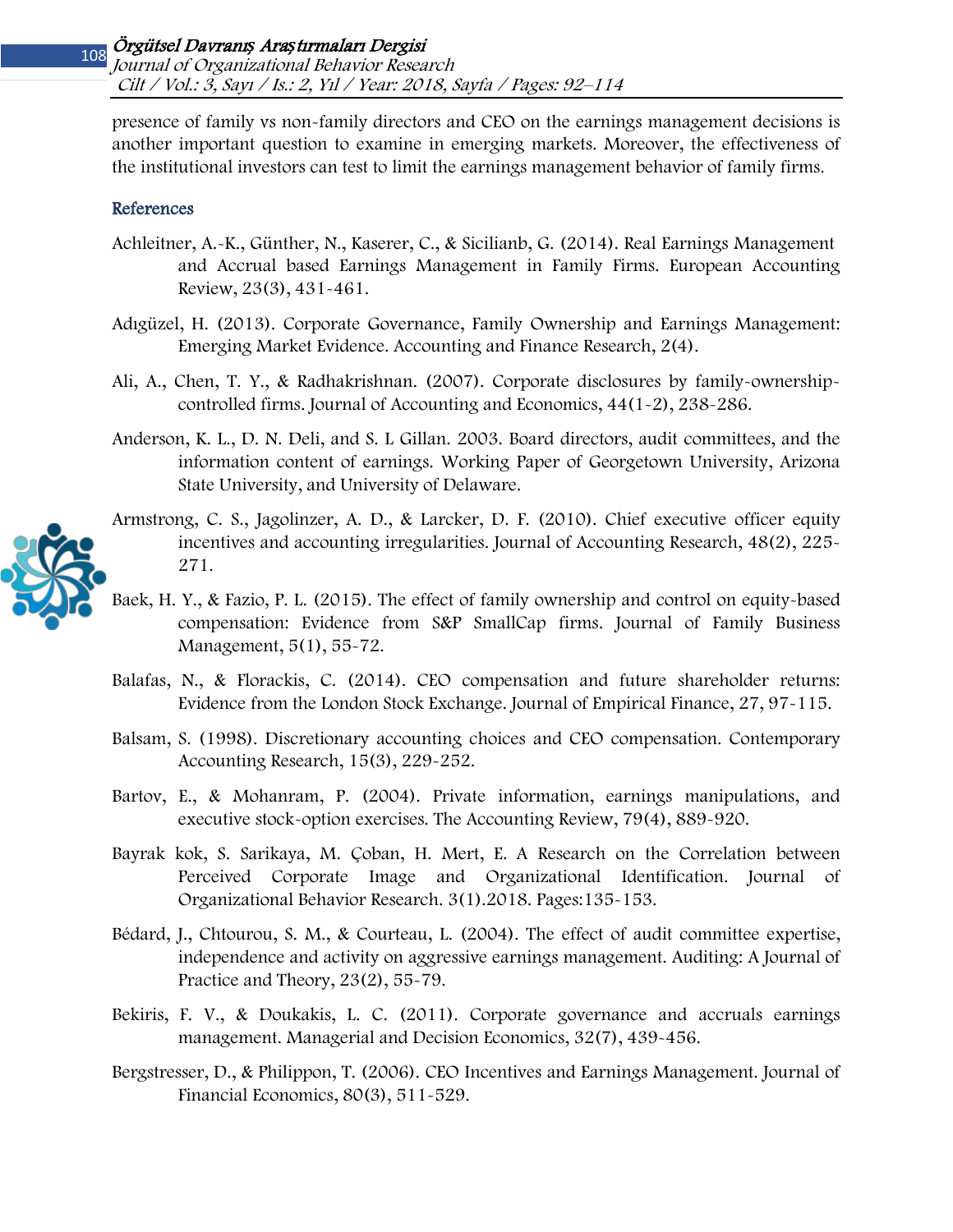- Bertrand, M., & Schoar, A. (2006). The Role of Family in Family Firms. Journal of Economic Perspectives, 20(2), 73-96.
- Bryson, A., Forth, J., & Zhou, M. (2014). Same or different? The CEO labour market in China's publicly listed companies. Economic Journal, 124(574), 90-108.
- Burns, N., & Kedia, S. (2006). The impact of performance-based compensation on misreporting. Journal of Accounting and Economics, 79(1), 35-67.
- Carter, M. E., Lynch, L., & Zechman, S. (2009). Changes in bonus contracts in the post-Sarbanes–Oxley era. Review of Accounting Studies, 14(4), 480-506.
- Chen, G., Firth, M., Gao, D. N., & Rui, O. M. (2006). Ownership structure, corporate governance, and fraud: Evidence from China. Journal of Corporate Finance, 12(3), 424-448.
- Cheng, E., & Courtenay, S. (2006). Board composition, regulatory regime and voluntary disclosure. International Journal of Accounting, 41(3), 262-289.
- Cheng, Q., & Warfield, T. (2005). Equity incentives and earnings management. The Accounting Review, 80(2), 441-476.
- Chi, C. W., Hung, K., Cheng, H. W., & Lieu, P. T. (2015). Family firms and earnings management in Taiwan: Influence of corporate governance. International Review of Economics and Finance, 36, 88-98.



- Chin, K. M., Firth, M., & Rui, O. M. (2006). Earnings management, corporate governance, and the market performance of seasoned equity offerings in Hong Kong. Journal of Contemporary Accounting and Economics, 2(1), 73-98.
- Conyon, M. J. (2014). Executive Compensation and Board Governance in US Firms. The Economic Journal, 124(574), F60-F89.
- Conyon, M. J., & He, L. (2011). Executive compensation and corporate governance in China. Journal of Corporate Finance, 17(4), 1158-1175.
- Conyon, M. J., & He, L. (2012). CEO Compensation and Corporate Governance in China. Corporate Governance: An International Review, 20(6), 575-592.
- Cooper, M., Gulen, H., & Rau, P. R. (2014). Performance for pay? The relation between CEO incentive compensation and future stock price performance. SSRN Working Paper Series.
- Core, J. E., Holthausen, R. W., & Larcker, D. F. (1999). Corporate governance, chief executive officer compensation, and firm performance. Journal of Financial Economics, 51(3), 371-406.
- Croci, E., Gonenc, H., & Ozkan, N. (2012). CEO compensation, family control, and institutional investors in Continental Europe. Journal of Banking & Finance, 36(12), 3318-3335.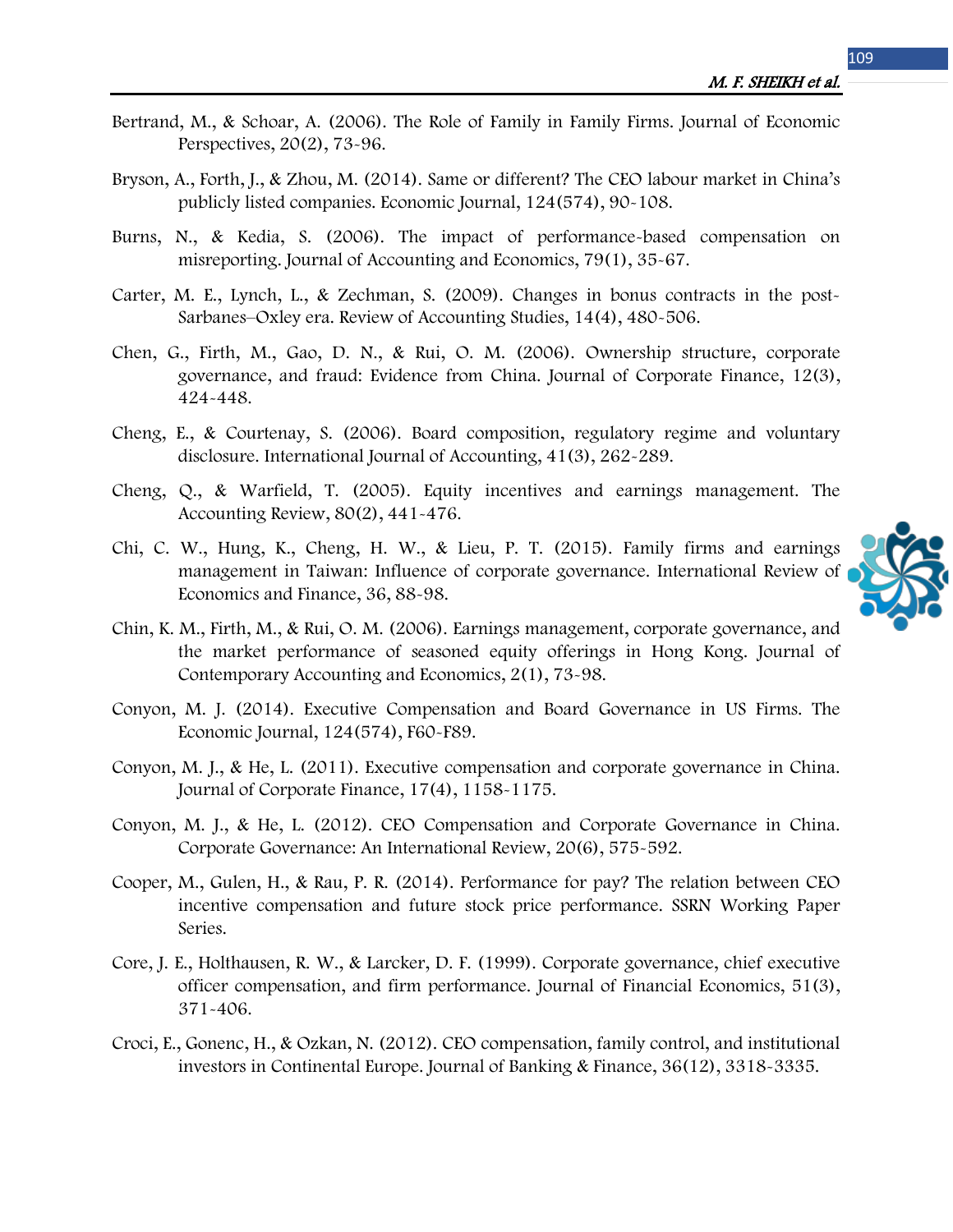- Davidson, R., Goodwin, J., & Kent, P. (2005). Internal governance structures and earnings management. Accounting and Finance, 45(2), 241-267.
- de Bos, A., & Donker, H. (2004). Monitoring Accounting Changes: empirical evidence from the Netherlands. Corporate Governance: An International Review, 12(1), 60-73.
- Dechow, P. M., Sloan, R. G., & Sweeney, A. P. (1996). Causes and consequences of earnings manipulation: An analysis of firms subject to enforcement actions by the SEC. Contemporary Accounting Research, 13(1), 1-36.
- Dechow, P., Sloan, R., & Sweeney, A. (1995). Detecting earnings management. The Accounting Review, 70(2), 193-225.
- Fan, J. P. H., & Wong, T. J. (2002). Corporate ownership structure and the informativeness of accounting earnings in East Asia. Journal of Accounting and Economics, 33(3), 401- 425.
- Finkelstein, S., & D'Aveni, R. A. (1994). CEO duality as a double-edged sword: How boards of director's balance entrenchment avoidance and unity of command. Academy of Management Journal, 37(5), 1079-1108.



- Frydman, C., & Jenter, D. (2010). CEO Compensation. Annual Review of Financial Economics, 2, 75-102.
- Gaver, J., Gaver, K., & Austin, J. (1995). Additional evidence on bonus plans and income management. Journal of Accounting and Economics, 19(1), 3-28.
- Ghosh, A. (2006). Determination of Executive Compensation in an Emerging Economy: Evidence from India. Emerging Markets Finance and Trade, 42(3), 66-90.
- Gonza´lez, J. S. e., & Garcı´a-Meca, E. (2014). Does Corporate Governance Influence Earnings Management in Latin American Markets? Journal of Business Ethics, 121(3), 419- 440.
- Guidry, F., Leone, A., & Rock, S. (1999). Earnings-based bonus plans and earnings management by business-unit managers. Journal of Accounting and Economics, 26 (1-3), 113-142.
- Harris, M., & Raviv, A. (2008). A theory of board control and size. Review of Financial Studies, 21(4), 1797-1832.
- Hashim, H. A., & Devi, S. S. (2008). Board Independence, CEO duality and accrual management Malaysian evidence. Asian Journal of Business and Accounting, 1(1), 27- 46.

Hausman, J. (1978). Specification Tests in Econometrics. Econometrics, 46(6), 1251-1273.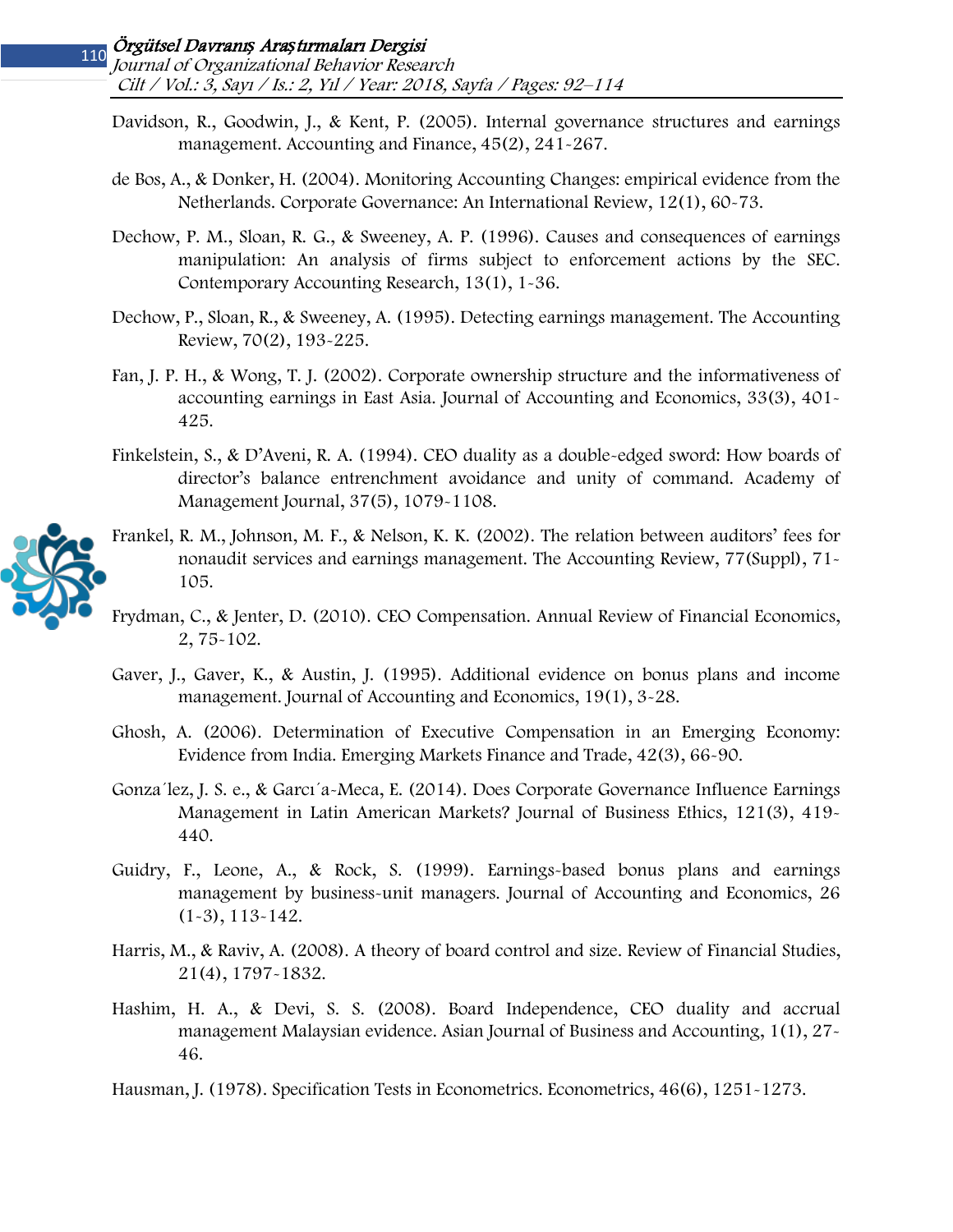- Healy, P. (1985). The effect of bonus schemes on accounting decisions. Journal of Accounting and Economics, 7(1-3), 85-107.
- Holderness, C. G. (2017). Culture and the ownership concentration of public corporations around the world. Journal of Corporate Finance, 44, 469-486.
- Holthausen, R. W., Larcker, D. F., & Sloan, R. G. (1995). Annual bonus schemes and the manipulation of earnings. Journal of Accounting and Economics, 19(1), 29-74.
- Huang, Y. S., & Wang, C.-J. (2015). Corporate governance and risk-taking of Chinese firms: The role of board size. International Review of Economics and Finance, 37, 96-113.
- Ibrahim, S., & Lloyd, C. (2011). The association between non-financial performance measures in executive compensation contracts and earnings management. Journal of Accounting and Public Policy, 30(3), 256-274.
- Jaggi, B., Leung, S., & Gul, F. (2009). Family control, board independence and earnings management: Evidence based on Hong Kong firms. Journal of Accounting and Public Policy, 28(4), 281-298.
- Jameson, M., Prevost, A., & Puthenpurackal, J. (2014). Controlling shareholders, Board Structure, and Firm Performance: Evidence from India. Journal of Corporate Finance, 27, 1-20.
- Javid, A. Y., & Iqbal, R. (2008). Ownership Concentration, Corporate Governance and Firm Performance: Evidence from Pakistan. The Pakistan Development Review, 47(4), 643- 659.
- Javid, A. Y., & Iqbal, R. (2010). Corporate Governance in Pakistan: Corporate Valuation, Ownership and Financing. PIDE Working Papers.
- Jensen, M. (1993). The modern industrial revolution. Exit, and the failure of internal control systems. Journal of Finance, 48(3), 831-880.
- Jensen, M. C., & Warner, J. B. (1988). The distribution of power among corporate managers, shareholders, and directors. Journal of Financial Economics, 20, 3-24.
- Jensen, M., & Meckling, W. (1976). Theory of the firm: Managerial behavior, agency costs, and ownership structure. Journal of Financial Economics, 3(4), 305-360.
- Johari, N., Saleh, N., Jaffer, R., & Hassan, M. (2008). The Influence of Board Independence, Competency and Ownership on Earnings Management in Malaysia. International Journal of Economics and Management, 2(2), 281-306.
- Jones, J. (1991). Earnings management during import relief investigations. Journal of Accounting Research, 29(2), 193-228.
- Kamran, & Shah, A. (2014). The Impact of Corporate Governance and Ownership Structure on Earnings Management Practices: Evidence from Listed Companies in Pakistan. The Lahore Journal of Economics, 19(2), 27-70.

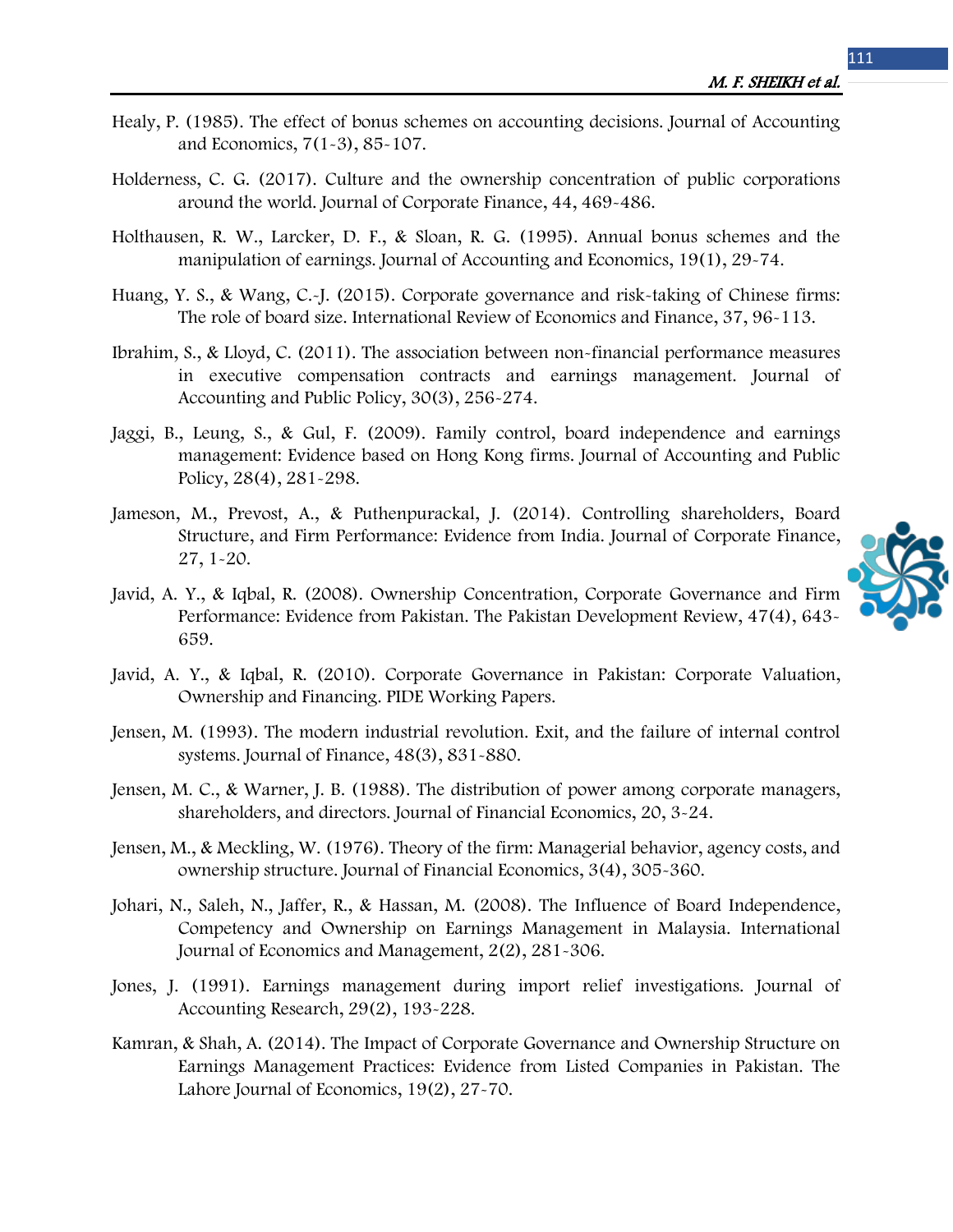- Karamanou, I., & Vafeas, N. (2005). The association between corporate boards, audit committees, and management earnings forecast: An empirical analysis. Journal of Accounting Research, 43(3), 453-486.
- Keshvarz, L. Farahani, A. Seyfi Saldehi, M.H. Organizational Intangible Assets (human, social and psychological capitals) and Corporate Entrepreneurship - Case Study: Ministry of Sport and Youth of Islamic Republic of Iran. International Journal of Pharmaceutical Research & Allied Sciences, 2017, 6(3):79-92.
- Kothari, S. P., Leone, A., & Wasley, C. (2005). Performance-matched discretionary accrual measures. Journal of Accounting and Economics, 39(1), 163-197.
- La Porta, R., Lopez-De-Silanes, F., & Shleifer, A. (1999). Corporate Ownership Around the World. The Journal of Finance, 54(2), 471-517.
- Lipton, M., & Lorsch, J. W. (1992). A modest proposal for improved corporate governance. Business Lawyer, 48(1), 59-77.
- Liu, Q., & Lu, Z. (2007). Corporate governance and earnings management in the Chinese listed companies: A tunneling perspective. Journal of Corporate Finance, 13(5), 881-906.



- Lo, A. W. Y., Wong, R. M. K., & Firth, M. (2010). Can corporate governance deter management from manipulating earnings? Evidence from related-party sales transactions in China. Journal of Corporate Finance, 16(2), 225-235.
- Martínez-Ferrero, J., Rodríguez-Ariza, L., & Bermejo-Sánchez, M. (2016). Is family ownership of a firm associated with the control of managerial discretion and corporate decisions? Journal of Family Business Management, 6(1), 23-45.
- Meek, G., Rao, R., & Skousen, C. (2007). Evidence of Factors Affecting the Relationship between CEO Stock Option Compensation and Earnings Management. Review of Accounting and Finance, 6(3), 304-323.
- Morck, R., & Yeung, B. (2003). Agency Problems in Large Family Business Groups. Entrepreneurship Theory and Practice, 27(4), 367-382.
- Mujtaba, B. G., & Afza, T. (2011). Business Ethics Perceptions of Public and Private Sector Respondents in Pakistan. Far East Journal of Psychology and Business, 3(1), 1-11.
- Murphy, K. J. (1999). Executive compensation. In O. Ashenfelter & D. Cards (Eds.), Handbook of Labor Economics (pp. 2485-2563). New York: North Holland.
- Ntim, C. G., Lindop, S., Osei, K. A., & Thomas, D. A. (2013). Executive Compensation, Corporate Governance and Corporate Performance: A Simultaneous Equation Approach. Managerial & Decision Economics, 36(2), 67-96.
- Ozkan, N. (2007). Do corporate governance mechanisms influence CEO compensation? An empirical investigation of UK companies. Journal of Multinational Financial Management, 17(5), 349-364.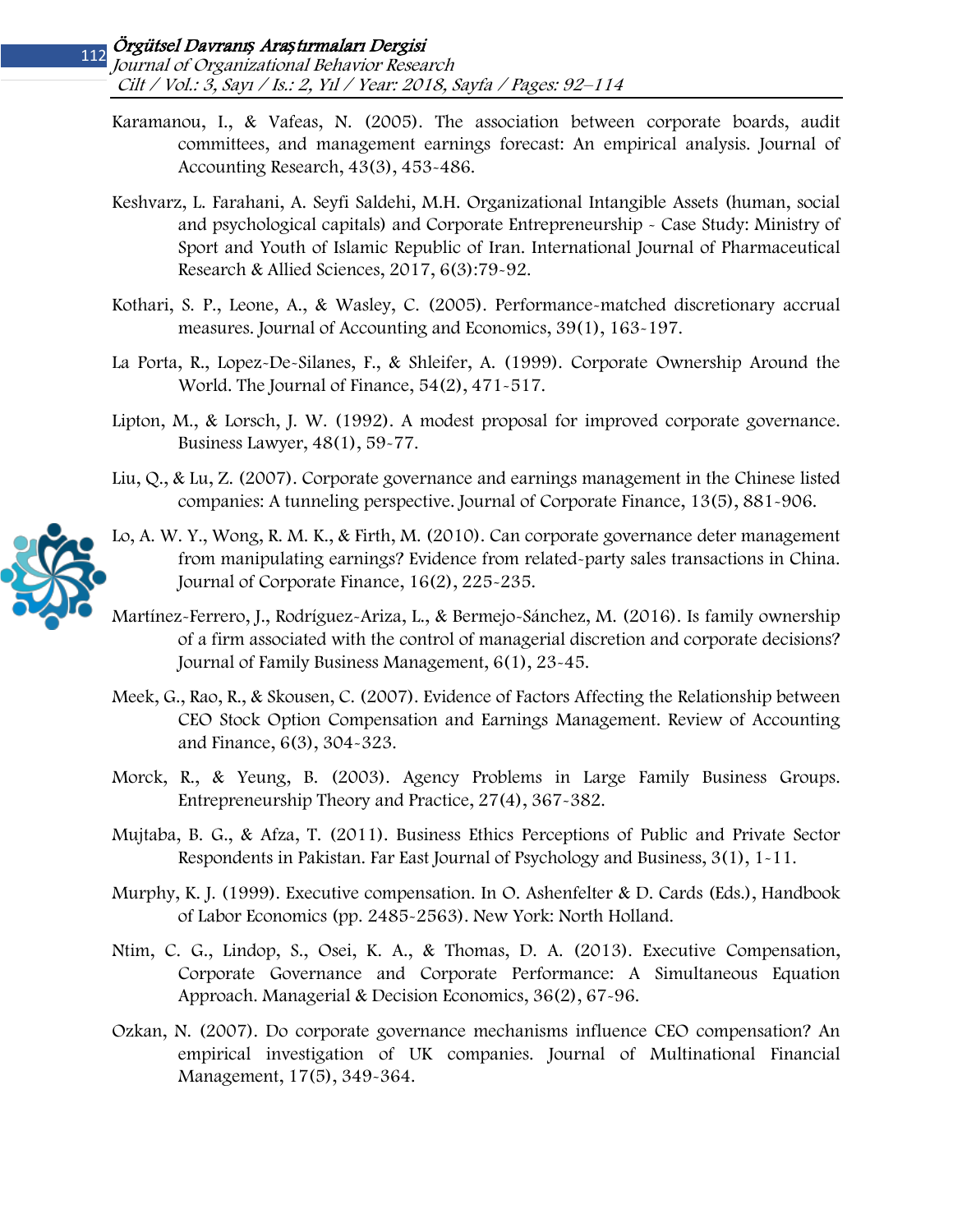- Patelli, L., & Prencipe, A. (2007). The relationship between voluntary disclosure and independent directors in the presence of a dominant shareholder. European Accounting Review, 16(1), 5-33.
- Peasnell, K. V., Pope, P. F., & Young, S. (2005). Board Monitoring and Earnings Management: Do Outside Directors Influence Abnormal Accruals? Journal of Business Finance & Accounting, 32(7-8), 1311-1346.
- Prencipe, A., & Bar-Yosef, S. (2011). Corporate governance and earnings management in family-controlled companies. Journal of Accounting, Auditing& Finance, 26(2), 199- 227.
- Puffer, S. M., & Weintrop, J. B. (1991). Corporate Performance and CEO Turnover: The Role of Performance Expectations. Administrative Science Quarterly, 36(1), 1-19.
- Rahman, A. R., & Ali, F. (2006). Board, audit committee, culture and earnings management: Malaysian evidence. Managerial Auditing Journal, 21(7), 783-804.
- Rehman, R., Hasan, M., Mangla, I., & Sultana, N. (2012). Economic Reforms, Corporate Governance and Dividend Policy in Sectoral Economic Growth in Pakistan. The Pakistan Development Review, 51(4), 133-146.
- SECP. (2002). Code of Corporate Governance.
- SECP. (2012). Code of Corporate Governance.
- Sheikh, M. F., & Riaz, K. (2012). Overconfidence Bias, Trading Volume and Returns Volatility: Evidence from Pakistan. World Applied Science Journal, 18(12), 1737-1748.
- Sheikh, M. F., Shah, S. Z. A., & Akbar, S. (2017a). Firm performance, corporate governance and executive compensation in Pakistan. Applied Economics, 1-16. doi:10.1080/00036846.2017.1386277
- Sheikh, M. F., Shah, S. Z. A., & Mahmood, S. (2017b). Weather Effects on Stock Returns and Volatility in South Asian Markets. Asia-Pacific Financial Markets, 24(2), 75-107.
- Shuto, A. (2007). Executive compensation and earnings management: Empirical evidence from Japan. Journal of International Accounting, Auditing & Taxation, 16(1), 1-26.
- Sun, L. (2012). Executive Compensation and Contract-Driven Earnings Management. Asian Academy of Management Journal of Accounting and Finance, 8(2), 111-127.
- Veider, V., & Kallmuenzer, A. (2016). Assessing long-term orientation among founder- and descendant-led firms. Journal of Family Business Management, 6(1), 2-22.
- Villalonga, B., & Amit, R. (2010). Family control of firms and industries. Financial Management, 39(3), 863-904.
- Wang, D. (2006). Founding family ownership and earnings quality. Journal of Accounting Research, 44(3), 619-656.